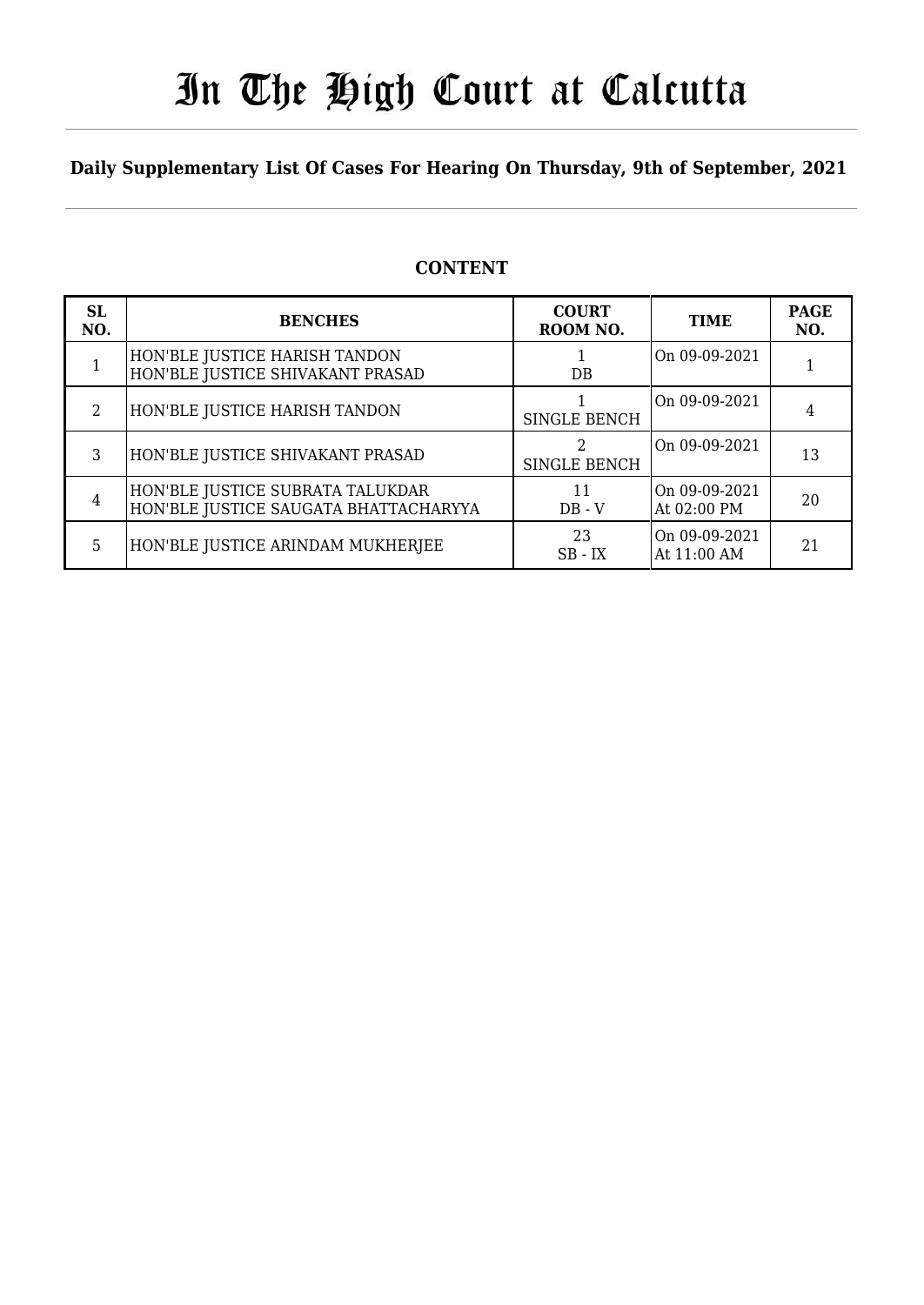

# Calcutta High Court

## **In The Circuit Bench at Port Blair**

## **Appellate Side**

**DAILY CAUSELIST For Thursday The 9 th September 2021**

**COURT NO. 1**

### **DIVISION BENCH (DB)**

**HON'BLE JUSTICE HARISH TANDON HON'BLE JUSTICE SHIVAKANT PRASAD**

#### **FOR JUDGMENT**

| 1              | FMAT/2/2021                   | SHIV CHARAN MAJHI AND<br><b>OTHERS</b><br><b>VS</b><br><b>RADHA BAI</b>                          | KMB JAYAPAL                      | N.A.KHAN,<br>R.K.NANDY |
|----------------|-------------------------------|--------------------------------------------------------------------------------------------------|----------------------------------|------------------------|
|                | IA NO: CAN/2/2021, CAN/1/2021 |                                                                                                  |                                  |                        |
|                |                               | <b>TO BE MENTIONED</b>                                                                           |                                  |                        |
| $\overline{2}$ | MA/31/2020<br>IN WP 293/2018  | PORT BLAIR MUNICIPAL<br>COUNCIL AND ORS.<br><b>VS</b><br>A.SUBRAMANIAM                           | ARUL PRASANTH                    | G.BINNU KUMAR          |
|                |                               | <b>FOR ADMISSION</b>                                                                             |                                  |                        |
| 3              | SAT/1/2021                    | KHITISH MALLICK<br><b>VS</b><br>LAKHAN HALDER AND<br><b>OTHES</b>                                | ANIL KUMAR<br><b>CHAKRABORTY</b> |                        |
|                | IA NO: CAN/1/2021, CAN/2/2021 |                                                                                                  |                                  |                        |
|                |                               | <b>APPLICATION</b>                                                                               |                                  |                        |
| 4              | FMAT/1/2021                   | THE EXECUTIVE ENGINEER ARUL PRASANTH<br><b>VS</b><br>M/S MANICKAM<br><b>ENTERPRISES AND ORS.</b> |                                  |                        |
| 5              | MA/20/2021                    | THE CHIEF ENGINEER<br><b>VS</b><br>AKABEA INFRASTRUCTURE<br>PRIVATE LIMITED                      | <b>ARUL PRASANTH</b>             |                        |
|                | IA NO: CAN/1/2021             |                                                                                                  |                                  |                        |

**FOR HEARING**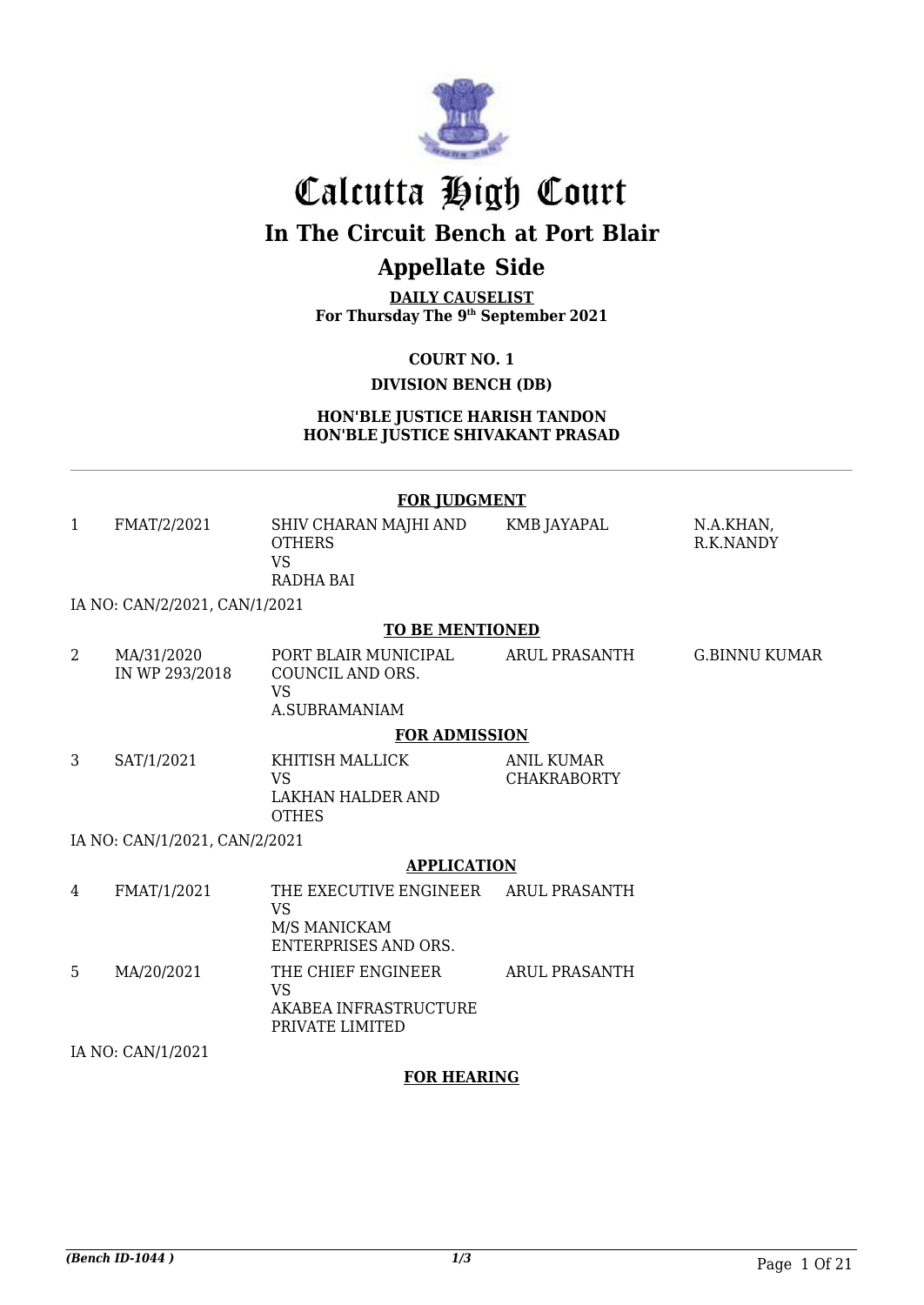|    |                             | - DAILY CAUSELIST COURT NO 1-FOR THURSDAY THE 9TH SEPTEMBER 2021 HIGH COURT OF CALCUTTA - 2                               |                      |                                     |
|----|-----------------------------|---------------------------------------------------------------------------------------------------------------------------|----------------------|-------------------------------------|
| 6  | MA/6/2018<br>IN WP 163/2016 | THE ANDAMAN AND<br>NICOBAR ADMINISTRATION<br>AND ORS.<br><b>VS</b><br>SHYAMAL CHOWDHURY                                   | <b>KRISHNA RAO</b>   |                                     |
|    | IA NO: CAN/1/2021           |                                                                                                                           |                      |                                     |
| 7  | CRA/1/2019                  | <b>BAIRUS KERKETTA</b><br><b>VS</b><br>THE STATE                                                                          | D.ILANGO             | <b>KRISHNA RAO</b>                  |
| 8  | FMAT/4/2019                 | THE EXECUTIVE ENGINEER<br><b>VS</b><br>C.V.THOMAS                                                                         | <b>KRISHNA RAO</b>   | <b>GOPALA BINNU</b><br><b>KUMAR</b> |
| 9  | WP.CT/90/2019               | SELVARAJ RAJU<br><b>VS</b><br>UNION OF INDIA AND ORS.                                                                     | <b>K.SABIR</b>       | <b>SIVABALAN</b>                    |
| 10 | MA/8/2020<br>IN WP 276/2019 | M/S SOORAJ TRADERS<br><b>VS</b><br>ANDAMAN AND NICOBAR<br>ADMINISTRATION AND<br>ORS.                                      | <b>V.D.SIVABALAN</b> | <b>TULSI LALL</b>                   |
| 11 | MA/34/2020                  | THE LIEUTENANT<br><b>GOVERNOR AND ORS.</b><br><b>VS</b><br>CAPT. ALAGURAJ AND ORS.                                        | <b>KRISHNA RAO</b>   | <b>ANJILI NAG</b>                   |
|    | IA NO: CAN/1/2021           |                                                                                                                           |                      |                                     |
| 12 | WP.CT/51/2020               | THE LIEUTENANT<br><b>GOVERNOR AND ORS.</b><br><b>VS</b><br>P. KATHIRESAN AND ANR.                                         | <b>KRISHNA RAO</b>   | <b>G. BINNU KUMAR</b>               |
| 13 | WPA(P)/81/2020              | ANDAMAN CHAMBER OF<br><b>COMMERCE AND INDUSTRY</b><br><b>VS</b><br>THE LIEUTENANT<br><b>GOVERNOR AND ORS.</b>             | MD. TABRAIZ          | <b>ARUL PRASANTH</b>                |
|    | wt14 WPA(P)/84/2020         | ANDAMAN AND NICOBAR<br><b>ISLANDS REAL ESTATE</b><br><b>ASSOCIATION</b><br><b>VS</b><br>THE LIEUTENANT<br><b>GOVERNOR</b> | MD. TABRAIZ          | ARUL PRASANTH                       |
| 15 | WPA(P)/82/2020              | P.KANNAN<br><b>VS</b><br>THE LIEUTENANT<br><b>GOVERNOR AND ORS.</b>                                                       | K.M.B JAYAPAL        | <b>KRISHNA RAO</b>                  |
| 16 | WP.CT/132/2020              | THE LIEUTENANT<br><b>GOVERNOR AND ORS.</b><br><b>VS</b><br>D.C.SUBRAMANYAM AND<br>ORS.                                    | KRISHNA RAO          | PHATIK CHANDRA<br><b>DAS</b>        |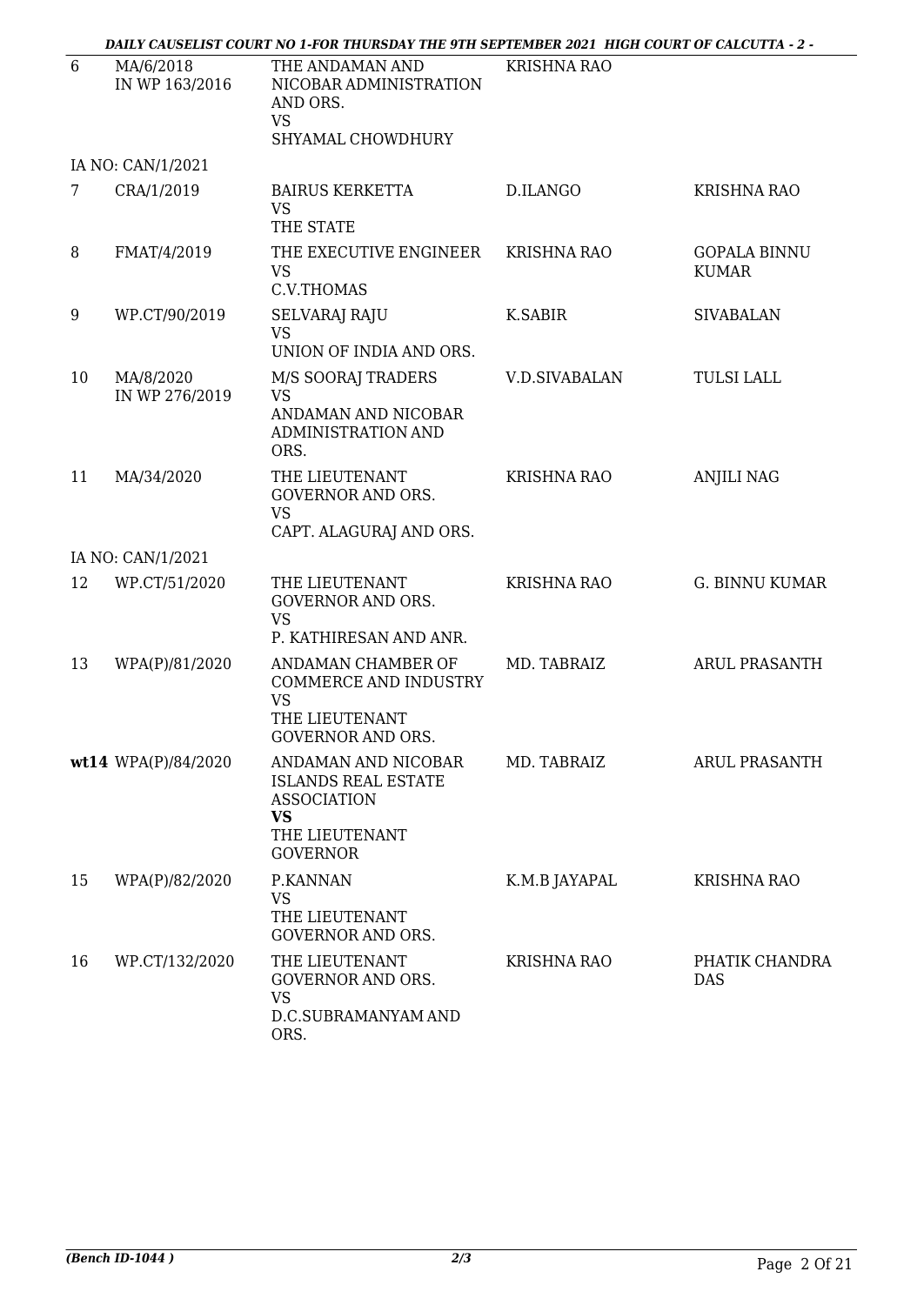| 17 | MAT/739/2020                  | COASTAL SEAWAYS ISLAND<br>PVT. LTD. AND ANR.<br><b>VS</b><br>ANDAMAN AND NICOBAR<br>STATE COOPERATIVE BANK<br>LIMITED AND ANR. | <b>GOPALA BINNU</b><br><b>KUMAR</b> | K.V.VISWANATHAN,<br><b>U.S.MENON</b> |
|----|-------------------------------|--------------------------------------------------------------------------------------------------------------------------------|-------------------------------------|--------------------------------------|
|    | IA NO: CAN/1/2021             |                                                                                                                                |                                     |                                      |
| 18 | FAT/1/2021                    | <b>RAM CHANDER</b><br><b>VS</b><br><b>ANANTA</b>                                                                               | <b>ANJILI NAG</b>                   | KMB JAYAPAL                          |
| 19 | MA/3/2021                     | <b>BISESWAR MONDAL</b><br><b>VS</b><br>THE DEPUTY<br>COMMISSIONER AND ORS.                                                     | K.VIJAY KUMAR                       | KRISHNA RAO,<br>N.A.KHAN             |
|    | IA NO: CAN/2/2021, CAN/1/2021 |                                                                                                                                |                                     |                                      |
| 20 | MA/5/2021                     | THESLEEMA M.K.<br><b>VS</b><br>ANDAMAN AND NICOBAR<br>ADMINISTRATION AND<br>ORS.                                               | N.A.KHAN                            | <b>KRISHNA RAO</b>                   |
|    | IA NO: CAN/1/2021             |                                                                                                                                |                                     |                                      |
| 21 | WPA(P)/162/2021               | S.RENOLD<br><b>VS</b><br>THE LIEUTENANT<br>GOVERNOR AND ORS.                                                                   | <b>ANJILI NAG</b>                   | KRISHNA RAO                          |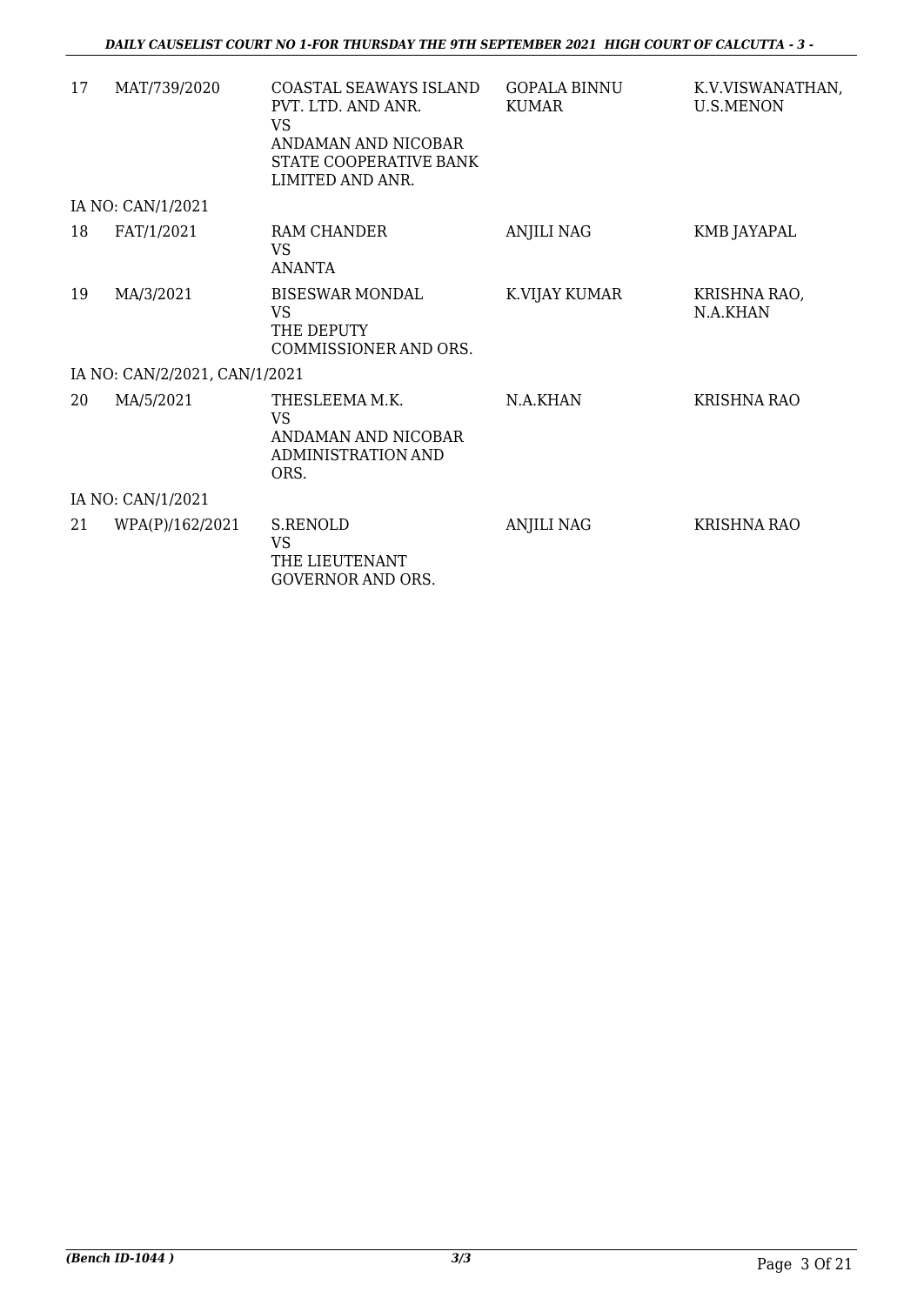

# Calcutta High Court

## **In The Circuit Bench at Port Blair**

## **Appellate Side**

**DAILY CAUSELIST For Thursday The 9 th September 2021**

### **COURT NO. 1**

### **SINGLE BENCH (SB)**

#### **HON'BLE JUSTICE HARISH TANDON**

#### **TO BE MENTIONED**

| WPA/213/2021                                                                                                                              | V.CHANDRAN<br>VS<br>THE LIEUTENANT<br><b>GOVERNOR</b>                | <b>GOAPALA BINNU</b><br>KUMAR |                                                   |
|-------------------------------------------------------------------------------------------------------------------------------------------|----------------------------------------------------------------------|-------------------------------|---------------------------------------------------|
| WPA/233/2019                                                                                                                              | <b>SHUBHAM RAJ</b><br>VS<br>THE MEDICAL COUNCIL OF<br>INDIA AND ORS. | ANJILI NAG, G.BINNU<br>KUMAR  | TASNEEM, KRISHNA<br>RAO, RAJINDER<br><b>SINGH</b> |
| $\overline{11}$ $\overline{10}$ $\overline{01}$ $\overline{110}$ $\overline{10001}$ $\overline{0111}$ $\overline{111}$ $\overline{10001}$ |                                                                      |                               |                                                   |

#### IA NO: CAN/2/2021, CAN/1/2021

#### **MOTION**

| 3   | CO/12/2021  | NAMITA MISTRY AND<br><b>ANOTHER</b><br>VS<br>PARITOSH MISTRY AND<br><b>OTHERS</b> | <b>GOPALA BINNU</b><br>KUMAR |                             |
|-----|-------------|-----------------------------------------------------------------------------------|------------------------------|-----------------------------|
| 4   | WPA/58/2021 | KAUSHALYA DEVI<br>VS.<br>THE LIEUTENANT<br><b>GOVERNOR AND ORS.</b>               | K. M. B. JAYAPAL             | KRISHNA RAO,<br>A.K.MANDAL  |
| 5   | WPA/59/2021 | M.HEERA KUNWAR<br>VS.<br>THE LIEUTENANT<br><b>GOVERNOR AND ORS.</b>               | K.M.B. Jayapal               | <b>AJAY KUMAR</b><br>MANDAL |
| 6   | WPA/60/2021 | PREM KUMARI<br>VS.<br>THE LIEUTENANT<br><b>GOVERNOR AND ORS.</b>                  | K.M.B.JAYAPAL                | KRISHNA RAO                 |
| wt7 | WPA/61/2021 | PREM LALL<br>VS.<br>THE LIEUTENANT<br><b>GOVERNOR AND ORS.</b>                    | K.M.B. JAYAPAL               | <b>KRISHNA RAO</b>          |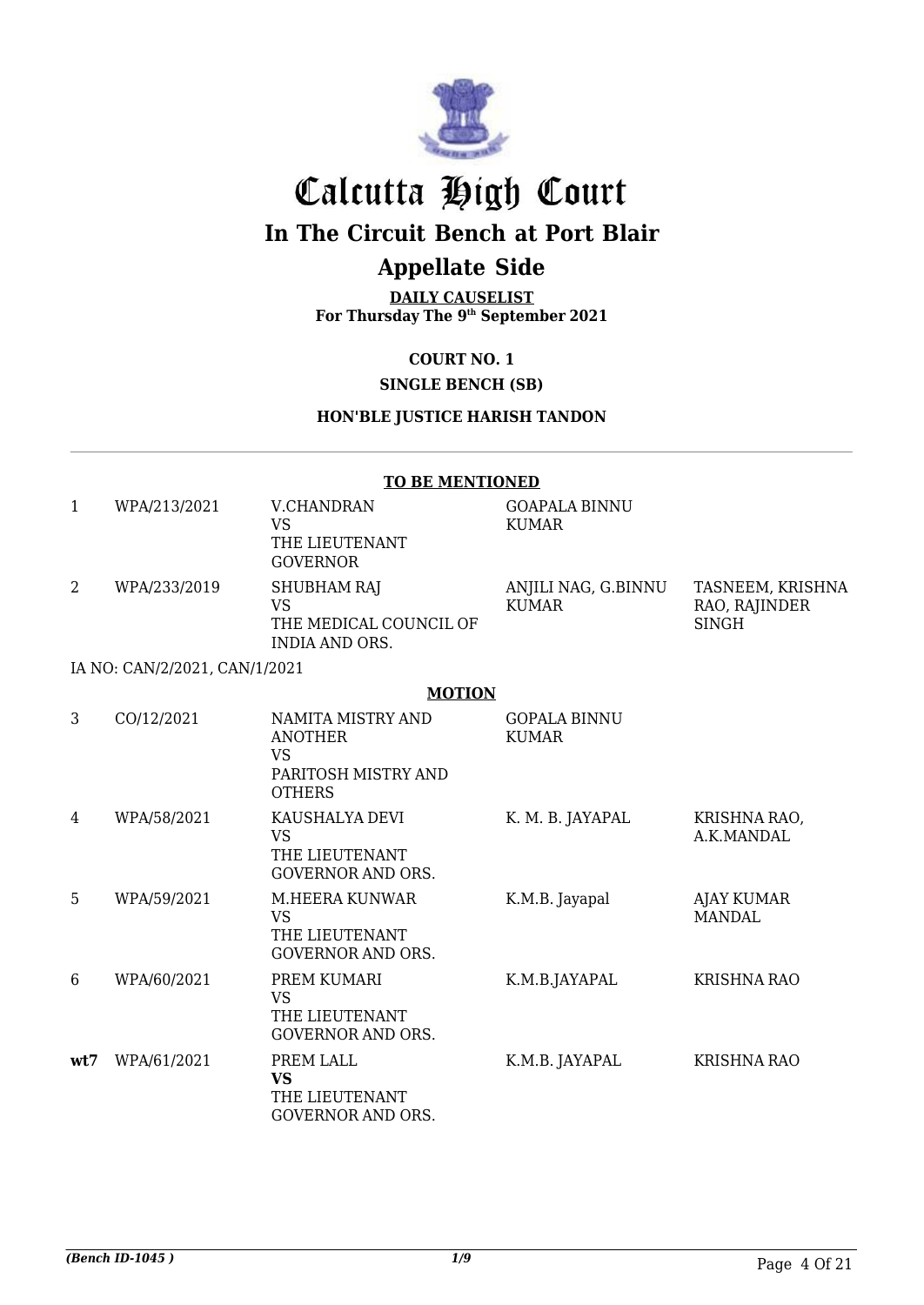| 8  | WPA/62/2021  | DEEPAK LALL<br><b>VS</b>                                                                 | K.M.B.JAYAPAL                           | <b>KRISHNA RAO</b>                 |
|----|--------------|------------------------------------------------------------------------------------------|-----------------------------------------|------------------------------------|
|    |              | THE LIEUTENANT<br><b>GOVERNOR AND ORS.</b>                                               |                                         |                                    |
| 9  | WPA/65/2021  | KAILASH KUMARI<br><b>VS</b><br>THE LIEUTENANT<br><b>GOVERNOR AND ORS.</b>                | K.M.B JAYAPAL                           | AJAY KUMAR<br><b>MANDAL</b>        |
| 10 | WPA/78/2021  | ABDUL HASSIM AND ORS.<br><b>VS</b><br>THE LIEUTENANT<br><b>GOVERNOR AND ORS.</b>         | MOHD. TABRAIZ                           | <b>KRISHNA RAO</b>                 |
| 11 | WPA/92/2021  | SHABAB ALI AND ORS.<br><b>VS</b><br>THE LIEUTENANT<br><b>GOVERNOR AND ORS.</b>           | <b>ANANDA HALDER</b>                    | ARUL PRASANTH,<br>K.M.B.JAYAPAL    |
| 12 | WPA/103/2021 | <b>SUKH DEV SINGH</b><br><b>VS</b><br>THE LIEUTENANT<br><b>GOVERNOR</b>                  | <b>ANJILI NAG</b>                       | <b>ARUL PRASANTH</b>               |
| 13 | WPA/115/2021 | <b>ABDUL GAFFAR</b><br><b>VS</b><br>THE LIEUTENANT<br><b>GOVERNOR AND ORS.</b>           | ANJILI NAG, SHIPRA<br><b>MANDAL</b>     | <b>ARUL PRASANTH</b>               |
| 14 | WPA/124/2021 | M. NOKRAJ<br><b>VS</b><br>THE UNION OF INDIA AND<br>ORS.                                 | <b>RAKESH KUMAR</b>                     | <b>TULSI LALL</b>                  |
| 15 | WPA/127/2021 | <b>R.DILLESWAR RAO</b><br><b>VS</b><br>THE HONBLE LIEUTENANT<br><b>GOVERNOR AND ORS.</b> | <b>S.GLORIA MARY</b>                    | AJAY KUMAR<br><b>MANDAL</b>        |
| 16 | WPA/130/2021 | SHRI. S. NIJU<br><b>VS</b><br>THE SECRETARY, STATE<br>TRANSPORT AUTHORITY<br>AND ORS.    | MR. ARUN S. KUMAR                       | <b>AJAY KUMAR</b><br><b>MANDAL</b> |
| 17 | WPA/141/2021 | A.JOBOY<br><b>VS</b><br>THE ANDAMAN AND<br>NICOBAR ADMINISTRATION<br>AND ANR.            | K.M.B.JAYAPAL,<br>G.MINI                | <b>KRISHNA RAO</b>                 |
| 18 | WPA/146/2021 | SMTI. PALANIAMMAL<br>VS<br>THE HONBLE LT.<br><b>GOVERNOR AND ORS.</b>                    | SRIJA DAS,<br><b>V.D.SIVABALAN</b>      | ARUL PRASANTH                      |
| 19 | WPA/150/2021 | SMTI. E. SHYAMALA<br><b>VS</b><br>THE TEHSILDAR AND ORS.                                 | VISHAL KR. BISWAS,<br><b>ANJILI NAG</b> | <b>KRISHNA RAO</b>                 |
| 20 | WPA/164/2021 | A.ALAGAMMAI<br><b>VS</b><br>THE DEPUTY<br>COMMISSIONER AND ORS.                          | <b>S.GLORIA MARY</b>                    |                                    |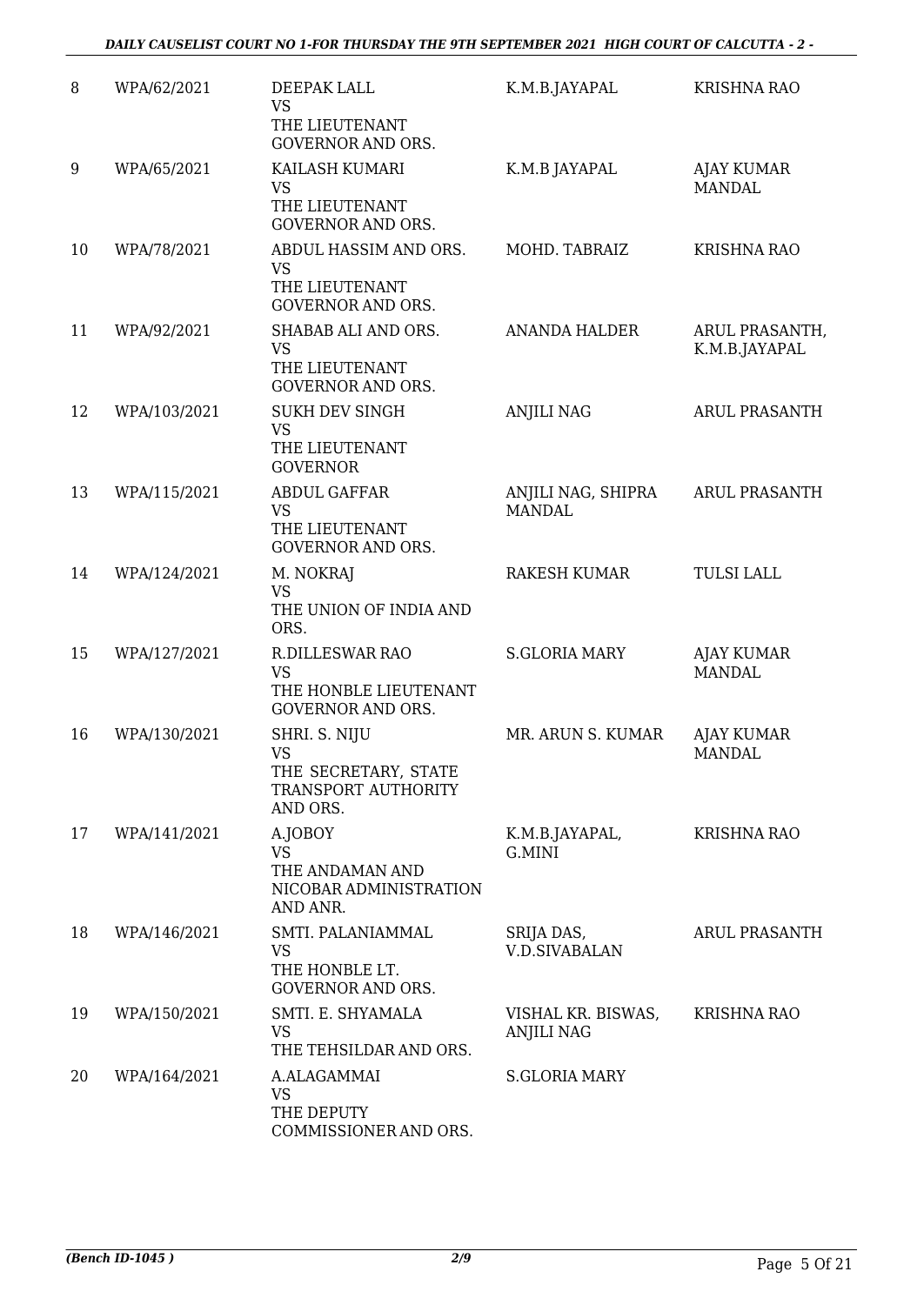| 21 | WPA/187/2021<br>WITH WP 043/2019 | <b>SMARTSPACE</b><br><b>INFRASTRUCTURE PRIVATE</b><br><b>LIMITED</b><br><b>VS</b><br>UNION OF INDIA AND ORS.                  | M.MUKHERJEE,<br>S.SARKAR, SHYAMAL<br><b>SARKAR</b> | KRISHNA RAO, AJAY<br><b>KUMAR MANDAL</b> |
|----|----------------------------------|-------------------------------------------------------------------------------------------------------------------------------|----------------------------------------------------|------------------------------------------|
| 22 | WPA/215/2021                     | <b>SUMITRA DEVI AND</b><br><b>OTHERS</b><br>VS<br>THE DEPUTY<br><b>COMMISSIONER AND</b><br><b>ANOTHER</b>                     | A.S. ZINU                                          |                                          |
|    |                                  | <b>FOR ORDERS</b>                                                                                                             |                                                    |                                          |
| 23 | WPA/5758/2020                    | SHRI. PRASHANTH RAJESH<br><b>VS</b><br>UNION OF INDIA AND ANR.                                                                | <b>SOMESH KUMAR</b><br><b>GHOSH</b>                | <b>TULSI LALL</b>                        |
|    | IA NO: CAN/1/2021                |                                                                                                                               |                                                    |                                          |
|    | wt24 WPA/5800/2020               | SHRI. PULAPARTHY<br><b>RAMESH</b><br><b>VS</b>                                                                                | <b>SOMESH KUMAR</b><br><b>GHOSH</b>                | <b>TULSI LALL</b>                        |
|    |                                  | UNION OF INDIA AND ANR.                                                                                                       |                                                    |                                          |
|    | IA NO: CAN/1/2021                |                                                                                                                               |                                                    |                                          |
|    | wt25 WPA/5865/2020               | SHRI. PULAPARTHY<br><b>SURESH</b><br>VS<br>UNION OF INDIA AND ANR.                                                            | <b>SOMESH KUMAR</b><br><b>GHOSH</b>                | <b>TULSI LALL</b>                        |
|    | IA NO: CAN/1/2021                |                                                                                                                               |                                                    |                                          |
|    |                                  | <b>APPLICATION</b>                                                                                                            |                                                    |                                          |
| 26 | FMAT/4/2020                      | MANJU BISWAS AND ORS.<br><b>VS</b><br>THE MANAGER, NEW INDIA<br><b>ASSURANCE COMPANY</b><br>LTD.                              | K.M.B.JAYAPAL                                      | <b>ARUL PRASANTH</b>                     |
| 27 | FMAT/5/2020                      | NEW INDIA ASSURANCE<br>CO. LTD.<br><b>VS</b>                                                                                  | N.A.KHAN                                           | A.K.CHARABORTY                           |
|    |                                  | RAJA SEKHAR AND ORS.                                                                                                          |                                                    |                                          |
| 28 | AP/6/2021                        | M/S. M.K. DEVELOPERS<br><b>VS</b><br><b>JOINT DIRECTOR</b><br>(CONTRACTS) FOR<br><b>ACCEPTING OFFICER</b><br>(CHIEF ENGINEER) | S.K.GOLDER,<br><b>S.SARKAR</b>                     | <b>TULSI LALL</b>                        |
|    |                                  | <b>CONTEMPT APPLICATION</b>                                                                                                   |                                                    |                                          |
| 29 | CPAN/7/2021<br>IN WP 298/2019    | G.SENGUTTUVAN AND ORS.<br><b>VS</b><br>SUNIL ANCHIPAKA, THE<br>DEPUTY COMMISSIONER<br>AND ANR.                                | ANJILI NAG, SHIPRA<br><b>MANDAL</b>                | KRISHNA RAO, AJAY<br>KUMAR MANDAL        |
| 30 | CPAN/11/2021<br>IN WP 914/2020   | DAVINDER PAL SINGH<br><b>VS</b><br>SANJEEV MITAL, THE<br><b>SECRETARY (REVENUE)</b><br>AND ANR.                               | ANJILI NAG, SHIPRA<br><b>MANDAL</b>                |                                          |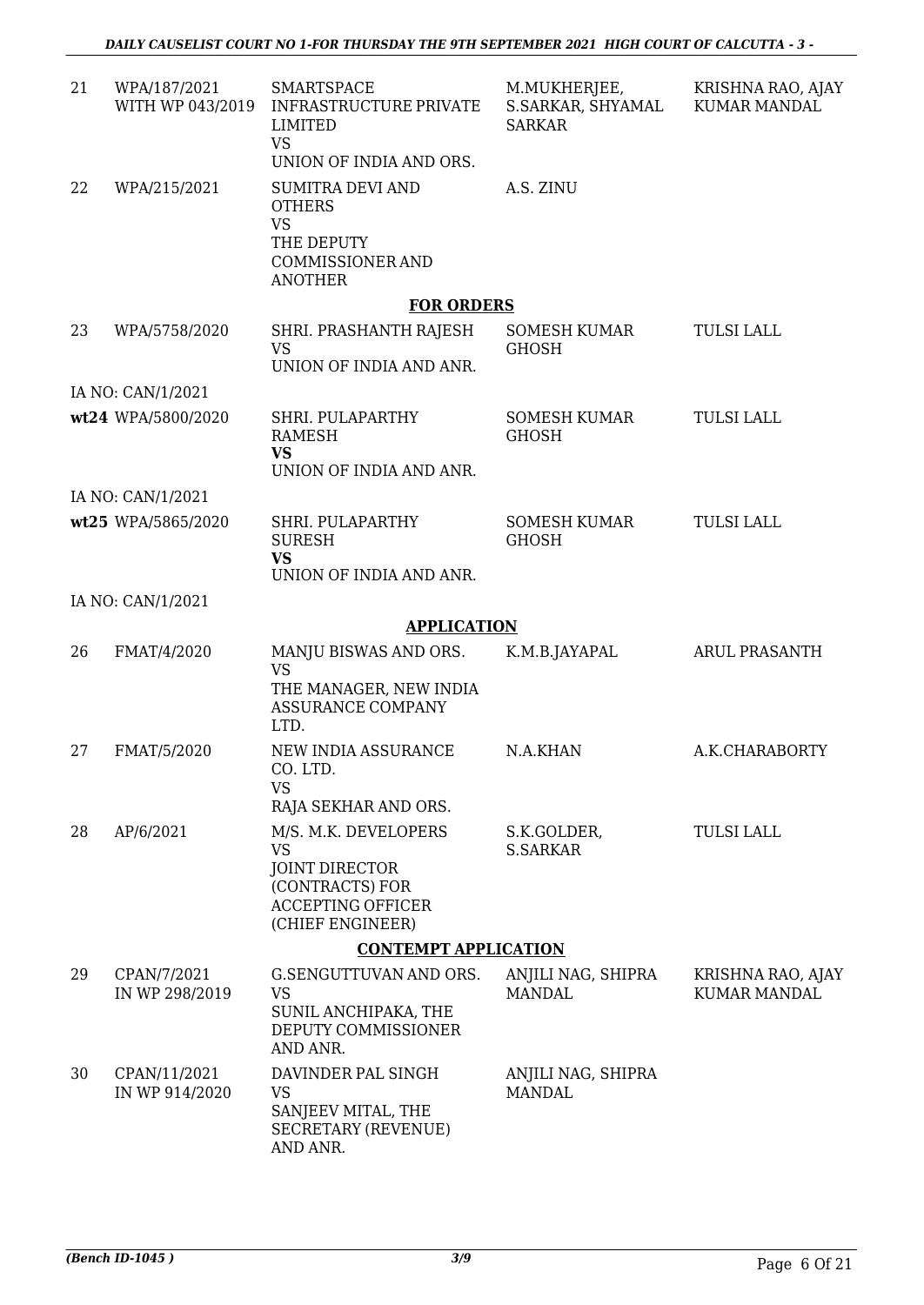| - DAILY CAUSELIST COURT NO 1-FOR THURSDAY THE 9TH SEPTEMBER 2021 HIGH COURT OF CALCUTTA - 4 |  |
|---------------------------------------------------------------------------------------------|--|
|                                                                                             |  |

| 31 | CPAN/12/2021     | <b>S.SUBRAMANIAN</b><br><b>VS</b><br>M.RAJU                                                                                       | <b>G.BINNU KUMAR</b>                |                                                   |
|----|------------------|-----------------------------------------------------------------------------------------------------------------------------------|-------------------------------------|---------------------------------------------------|
|    | wt32 WPA/43/2021 | <b>S.SUBRAMANIAN</b><br><b>VS</b><br>M.RAJU                                                                                       | <b>G.BINNU KUMAR</b>                |                                                   |
|    |                  | <b>FOR HEARING</b>                                                                                                                |                                     |                                                   |
| 33 | WPA/41/2016      | <b>UDAY SHANKAR SINGH</b><br><b>VS</b><br>THE ANDAMAN AND<br>NICOBAR ADMINISTRATION                                               | G.MINI                              |                                                   |
| 34 | WPA/9/2018       | P.SUNDARA RAO<br><b>VS</b><br>THE LIEUTENANT<br><b>GOVERNOR AND ORS.</b>                                                          | <b>GOPALA BINNU</b><br><b>KUMAR</b> |                                                   |
| 35 | WPA/171/2018     | MULTIPLE AGENCIES<br>PRIVATE LIMITED AND ANR.<br><b>VS</b><br><b>ANDAMAN STATE</b><br><b>COOPERATIVE BANK</b><br>LIMITED AND ORS. | RAKESH PAL GOBIND                   | MOHD. TABRAIZ,<br><b>KRISHNA RAO</b>              |
| 36 | WPA/236/2018     | <b>EXECUTIVE ENGINEER,</b><br>CONSTRUCTION DIVISION-<br>II, APWD<br><b>VS</b><br>S. PRABHAKARAN AND ORS.                          | MOHAMMED<br><b>TABRAIZ</b>          | <b>GOPALA BINNU</b><br><b>KUMAR</b>               |
| 37 | WPA/283/2018     | VANVIKAS EMPLOYEES<br>ASSOCIATION AND ORS.<br><b>VS</b><br>HE MINISTRY OF HOME<br>AFFAIRS AND ORS.                                | <b>G.BINNU KUMAR</b>                | TULSI LALL,<br>KRISHNA RAO,<br><b>TASNEEM</b>     |
| 38 | SA/1/2019        | USMAN ALI AND ORS.<br><b>VS</b><br>CHAMPA DEVI AND ORS.                                                                           | N.A.KHAN                            | K.M.B.JAYAPAL,<br>G.MINI, SABRINA<br><b>BEGUM</b> |
|    | wt39 SA/2/2019   | USMAN ALI AND ORS.<br><b>VS</b><br>CHAMPA DEVI AND ORS.                                                                           | N.A.KHAN                            | K.M.B.JAYAPAL,<br>G.MINI, SABRINA<br><b>BEGUM</b> |
| 40 | FMAT/3/2019      | SABITA DEVI AND ORS.<br><b>VS</b><br>THE MANAGER AND ANR.                                                                         | K.M.B.JAYAPAL,<br>G.MINI            | ARUL PRASANTH,<br><b>ANITHA HEGDE</b>             |
| 41 | SA/4/2019        | <b>JAI NARAYAN SINGH</b><br><b>VS</b><br>BADRUDDIN AND ORS.                                                                       | K.M.B.JAYAPAL                       | N.A.KHAN                                          |
| 42 | SA/7/2019        | <b>SUKHODA ROY</b><br><b>VS</b><br>ANWESHA SARKAR AND<br>ANR.                                                                     | AJAY KUMAR<br><b>MANDAL</b>         | K.M.B.JAYAPAL,<br>G.MINI                          |
| 43 | SAT/11/2019      | AJIT RANJAN SAOJAL<br><b>VS</b><br>SANDHAYA RANI SAOJAL<br>AND ORS.                                                               | ANANDA HALDER                       | <b>ARUL PRASANTH</b>                              |
|    |                  |                                                                                                                                   |                                     |                                                   |

IA NO: CAN/1/2021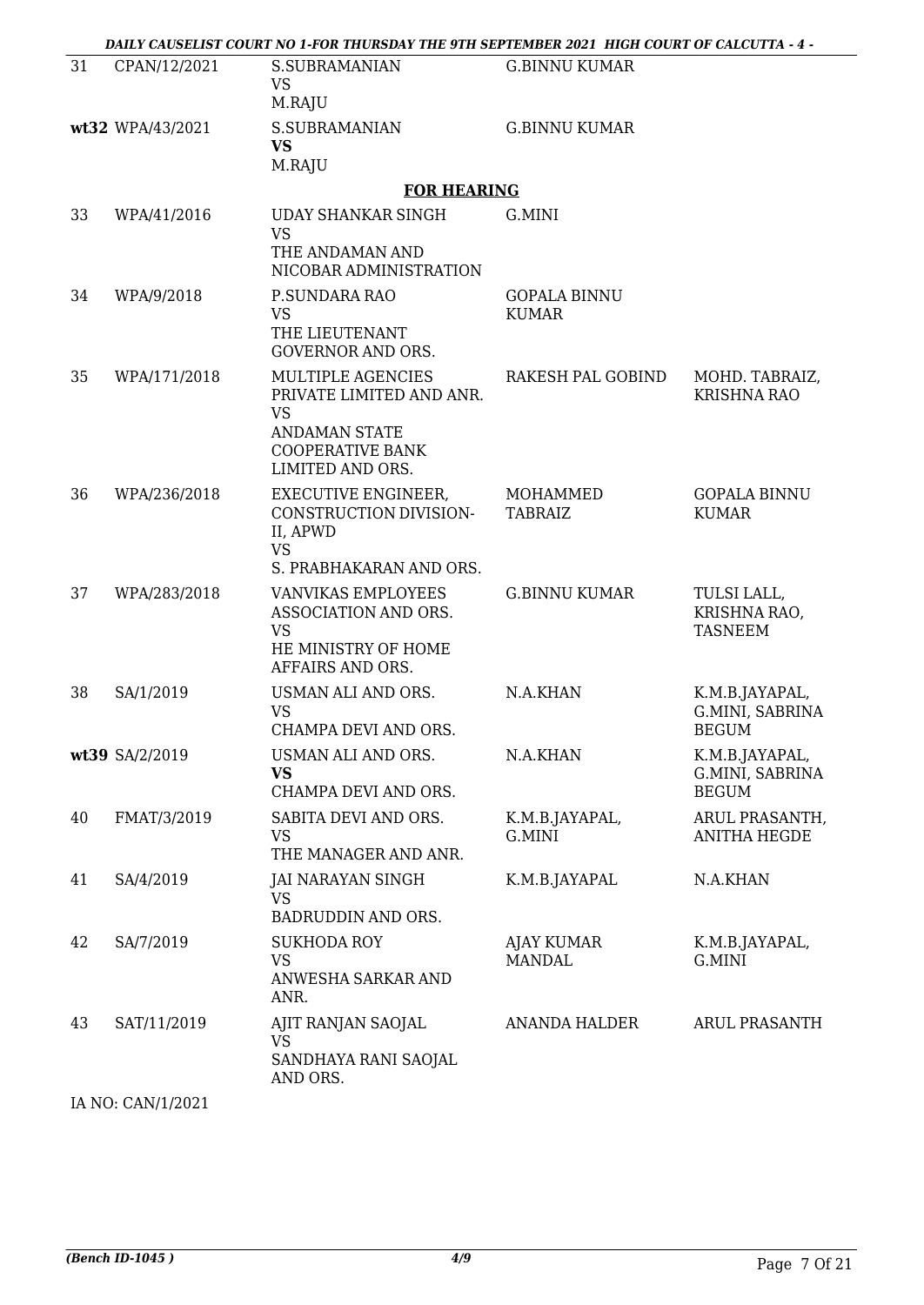| 44 | WPA/101/2019      | M/S ANDAMAN BUBBLES<br>AND ORS.<br><b>VS</b><br>THE LIEUTENANT<br><b>GOVERNOR AND ORS.</b>                              | <b>ANJILI NAG</b>                   | KRISHNA RAO, AJAY<br><b>KUMAR MANDAL</b> |
|----|-------------------|-------------------------------------------------------------------------------------------------------------------------|-------------------------------------|------------------------------------------|
| 45 | WPA/150/2019      | UTTAM SHIL @ UTTAM<br>SEAL AND ORS.<br><b>VS</b><br>THE LIEUTENANT<br><b>GOVERNOR AND ORS.</b>                          | <b>ANJILI NAG</b>                   | <b>KRISHNA RAO</b>                       |
|    | wt46 WPA/3/2019   | SHYNI JOSE<br><b>VS</b><br>THE LIEUTENANT<br><b>GOVERNOR AND ORS.</b>                                                   | <b>ANJILI NAG</b>                   | KRISHNA RAO                              |
|    | wt47 WPA/9/2019   | T. SHANMUGAM<br><b>VS</b><br>THE LIEUTENANT<br><b>GOVERNOR AND ORS.</b>                                                 | <b>ANJILI NAG</b>                   | <b>KRISHNA RAO</b>                       |
| 48 | WPA/179/2019      | <b>SELVI K.NATHAN</b><br><b>VS</b><br>THE ANDAMAN AND<br>NICOBAR ADMINISTRATION<br>AND ORS.                             | K.M.B.JAYAPAL,<br>G.MINI            | <b>KRISHNA RAO</b>                       |
| 49 | WPA/203/2019      | DIVISIONAL FOREST<br>OFFICER, MAYABUNDER<br><b>VS</b><br>SHRI. BIRSA KINDO                                              | S. C. MISHRA                        | <b>GOPALA BINU</b><br><b>KUMAR</b>       |
|    | wt50 WPA/173/2019 | <b>SHRI BIRSA KINDO</b><br><b>VS</b><br>THE DIVISIONAL FOREST<br>OFFICER, MAYABUNDER                                    | <b>GOPALA BINU KUMAR</b>            | <b>KRISHNA RAO</b>                       |
| 51 | WPA/209/2019      | R. KAUSHALYA AND ORS.<br><b>VS</b><br>THE UNION OF INDIA AND<br>ORS.                                                    | ANJILI NAG, SHIPRA<br><b>MANDAL</b> | MOHD. TABRAIZ                            |
| 52 | WPA/226/2019      | ANDAMAN TIMBER<br><b>INDUSTRIES LIMITED</b><br>VS<br>THE CHIEF SECRETARY<br>AND ORS.                                    | K.M.B.JAYAPAL,<br>G.MINI            | <b>KRISHNA RAO</b>                       |
| 53 | WPA/241/2019      | THE EXECUTIVE ENGINEER<br>NORTH ANDAMAN<br>CONSTRUCTION DIVISION<br>(NACD)<br><b>VS</b><br>SMTI. REKHA NAIR AND<br>ORS. | MOHAMMED<br><b>TABRAIZ</b>          | <b>GOPALA BINNU</b><br><b>KUMAR</b>      |
| 54 | WPA/246/2019      | A.SUNDAR<br><b>VS</b><br>THE HONBLE LIEUTENANT<br><b>GOVERNOR AND ORS.</b>                                              | <b>GOPALA BINNU</b><br><b>KUMAR</b> | M.P.KAMARAJ                              |
| 55 | WPA/263/2019      | KUMAR HARSHAVARDHAN<br><b>VS</b><br>THE UNION OF INDIA AND<br>ORS.                                                      | KMB JAYAPAL                         | <b>TASNEEM</b>                           |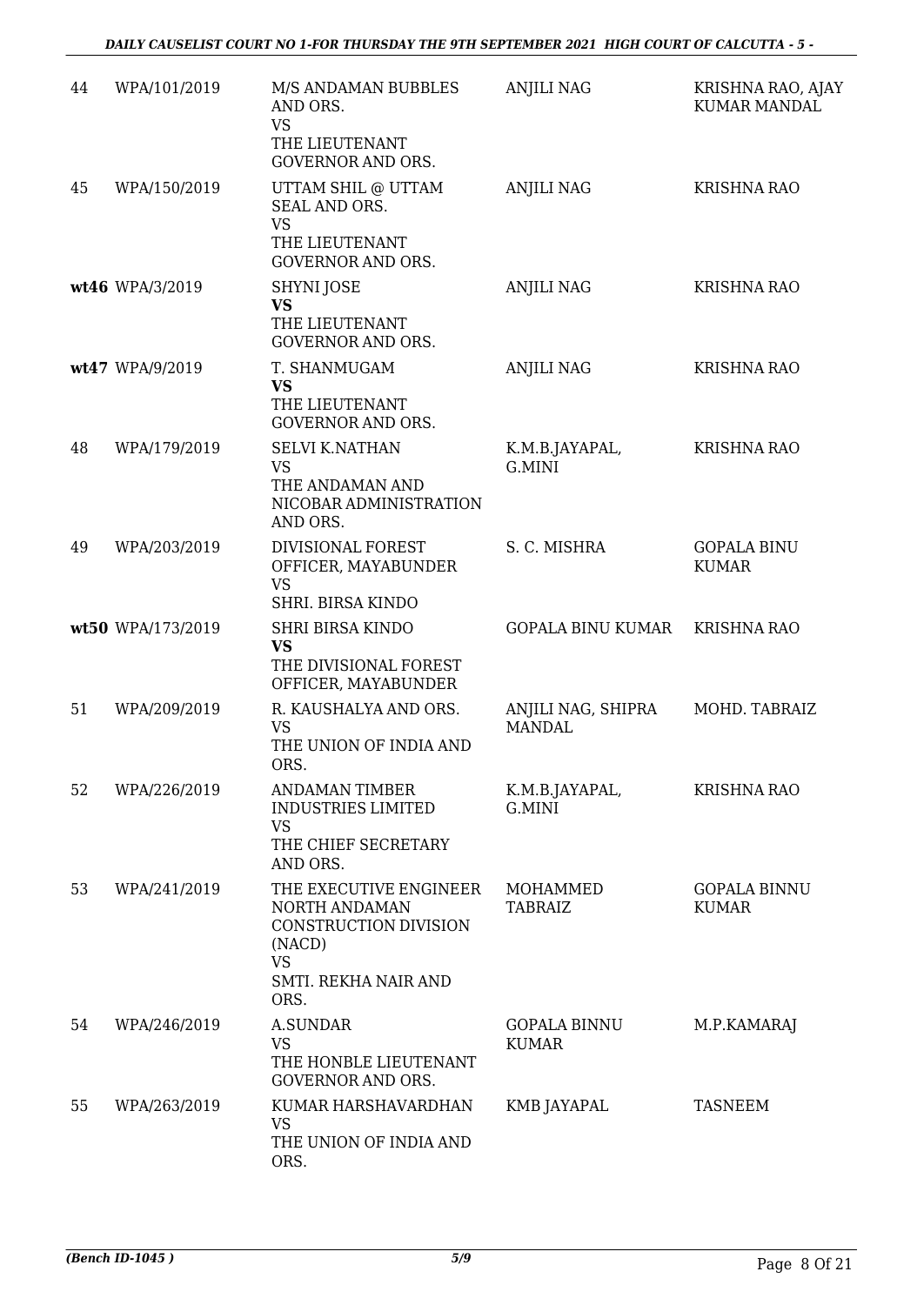| 56 | WPA/282/2019 | <b>MANOJ PAUL</b><br>VS<br>THE UNION TERRITORY,<br>ADMINISTRATION OF<br>ANDAMAN AND NICOBAR<br>ISLANDS AND ORS. | IN PERSON                                 | KRISHNA RAO                              |
|----|--------------|-----------------------------------------------------------------------------------------------------------------|-------------------------------------------|------------------------------------------|
| 57 | WPA/288/2019 | SHRI. SHAJAN T. OOMMEN<br><b>VS</b><br>ANDAMAN AND NICOBAR<br>ADMINISTRATION AND<br>ORS.                        | DEEP CHAIM KABIR,<br>S. AJITH PRASAD      | <b>KRISHNA RAO</b>                       |
| 58 | WPA/293/2019 | <b>RAJESH RAM</b><br><b>VS</b><br>THE ANDAMAN AND<br>NICOBAR ADMINISTRATION<br>AND ORS.                         | DEEP CHAIM KABIR,<br><b>S.AJIT PRASAD</b> | ARUL PRASANTH,<br>N.A.KHAN               |
| 59 | WPA/329/2019 | TOURIST WORKERS UNION<br>AND ANR.<br><b>VS</b><br>THE ANDAMAN AND<br>NICOBAR ADMINISTRATION<br>AND ORS.         | <b>GOPALA BINNU</b><br><b>KUMAR</b>       | KRISHNA RAO,<br><b>ANJILI NAG</b>        |
| 60 | FMA/1/2020   | ARPITA GHOSH<br><b>VS</b><br>SHIV PRASAD AND ANR.                                                               | MR. KRISHNA RAO                           | S.C.MISHRA                               |
| 61 | SAT/1/2020   | M. T. SAIDU AND ORS.<br><b>VS</b><br>M/S. ANDAMAN TIMBER<br><b>INDUSTRIES LIMITED AND</b><br>ANR.               | K. VIJAY KUMAR                            | K. M. B JAYAPAL                          |
| 62 | SAT/7/2020   | KALAIARASAN AND ORS.<br><b>VS</b><br>ASIF ALI AND ORS.                                                          | <b>ANJILI NAG</b>                         | KMB JAYAPAL                              |
| 63 | CO/10/2020   | <b>REKHA ROY</b><br>VS \<br><b>GURUCHAND MAJUMDAR</b><br>AND ORS.                                               | RAKESH KUMAR                              |                                          |
| 64 | WPA/34/2020  | SMTI. REBA MONDAL<br>VS<br>THE UNION OF INDIA AND<br>ORS.                                                       | ANANDA HALDER                             | <b>KRISHNA RAO</b>                       |
| 65 | WPA/52/2020  | P.KANNAN<br>VS<br>THE UNION OF INDIA AND<br>ORS.                                                                | K.M.B.JAYAPAL                             | KRISHNA RAO, AJAY<br><b>KUMAR MANDAL</b> |
| 66 | WPA/76/2020  | <b>JOHN WESLEY</b><br><b>VS</b><br>THE ANDAMAN AND<br>NICOBAR ADMINISTRATION<br>AND ORS.                        | K. Vijay Kumar                            | KRISHNA RAO,<br>M.P.KAMARAJ              |
| 67 | WPA/92/2020  | <b>BINA DAS</b><br><b>VS</b><br>THE LIEUTENANT<br>GOVERNOR AND ORS.                                             |                                           | <b>KRISHNA RAO</b>                       |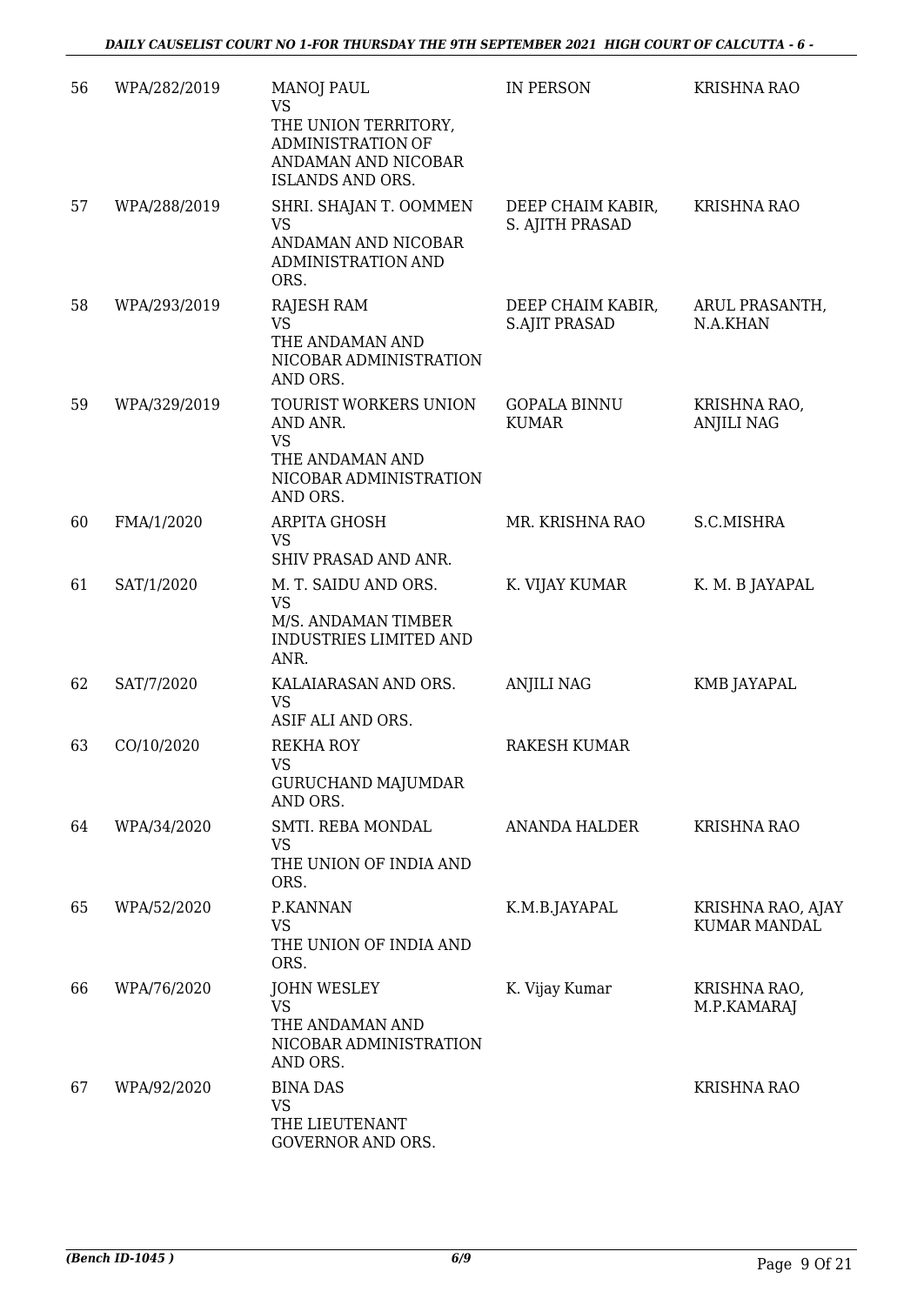| 68 | WPA/95/2020       | <b>ANITA XESS</b><br><b>VS</b><br>THE UNION OF INDIA AND<br>ORS.                           | <b>GOPALA BINNU</b><br><b>KUMAR</b> |                                          |
|----|-------------------|--------------------------------------------------------------------------------------------|-------------------------------------|------------------------------------------|
| 69 | WPA/97/2020       | P.YADAVA RAO<br><b>VS</b><br>THE UNION OF INDIA AND<br>ORS.                                | <b>GOPALA BINNU</b><br><b>KUMAR</b> | KRISHNA RAO, AJAY<br><b>KUMAR MANDAL</b> |
| 70 | WPA/102/2020      | SHRI. AKSHAY PANT<br><b>VS</b><br>THE UNION OF INDIA AND<br>ORS.                           | G. MINI AND K.M.B.<br>JAYAPAL       | M.P.KAMARAJ                              |
| 71 | WPA/105/2020      | PREM KISHEN<br><b>VS</b><br>THE ANDAMAN AND<br>NICOBAR ADMINISTRATION<br>AND ORS.          | K.M.B.JAYAPAL,<br>G.MINI            | <b>KRISHNA RAO</b>                       |
|    | wt72 WPA/103/2020 | <b>HARISH KISHEN</b><br><b>VS</b><br>THE ANDAMAN AND<br>NICOBAR ADMINISTRATION<br>AND ORS. | K.M.B.JAYAPAL,<br>G.MINI            | <b>KRISHNA RAO</b>                       |
|    | wt73 WPA/104/2020 | <b>RAM KISHEN</b><br><b>VS</b><br>THE ANDAMAN AND<br>NICOBAR ADMINISTRATION<br>AND ORS.    | K.M.B.JAYAPAL,<br>G.MINI            | KRISHNA RAO                              |
|    | wt74 WPA/106/2020 | PERNITA DEVI<br><b>VS</b><br>THE ANDAMAN AND<br>NICOBAR ADMINISTRATION<br>AND ORS.         | K.M.B.JAYAPAL,<br>G.MINI            | <b>KRISHNA RAO</b>                       |
|    | wt75 WPA/110/2020 | <b>KHATHIJA</b><br><b>VS</b><br>THE UNION OF INDIA AND<br>ORS.                             | K.M.B.JAYAPAL                       | <b>KRISHNA RAO</b>                       |
|    | wt76 WPA/70/2021  | HAR JEEVAN RAM<br>VS<br>THE LIEUTENANT<br><b>GOVERNOR AND ORS.</b>                         | K.M.B.JAYAPAL                       | K.M.B.JAYAPAL                            |
|    | wt77 WPA/71/2021  | PREM KISHEN<br><b>VS</b><br>THE ANDAMAN AND<br>NICOBAR ADMINISTRATION<br>AND ORS.          | K.M.B.JAYAPAL                       | <b>KRISHNA RAO</b>                       |
|    | wt78 WPA/72/2021  | <b>HARISH KISHEN</b><br><b>VS</b><br>THE ANDAMAN AND<br>NICOBAR ADMINISTRATION<br>AND ORS. | K.M.B. JAYAPAL                      | <b>KRISHNA RAO</b>                       |
| 79 | WPA/107/2020      | THE EXECUTIVE ENGINEER<br><b>VS</b><br>S.MANOHARI AND ORS.                                 | KRISHNA RAO                         | <b>G.BINNU KUMAR</b>                     |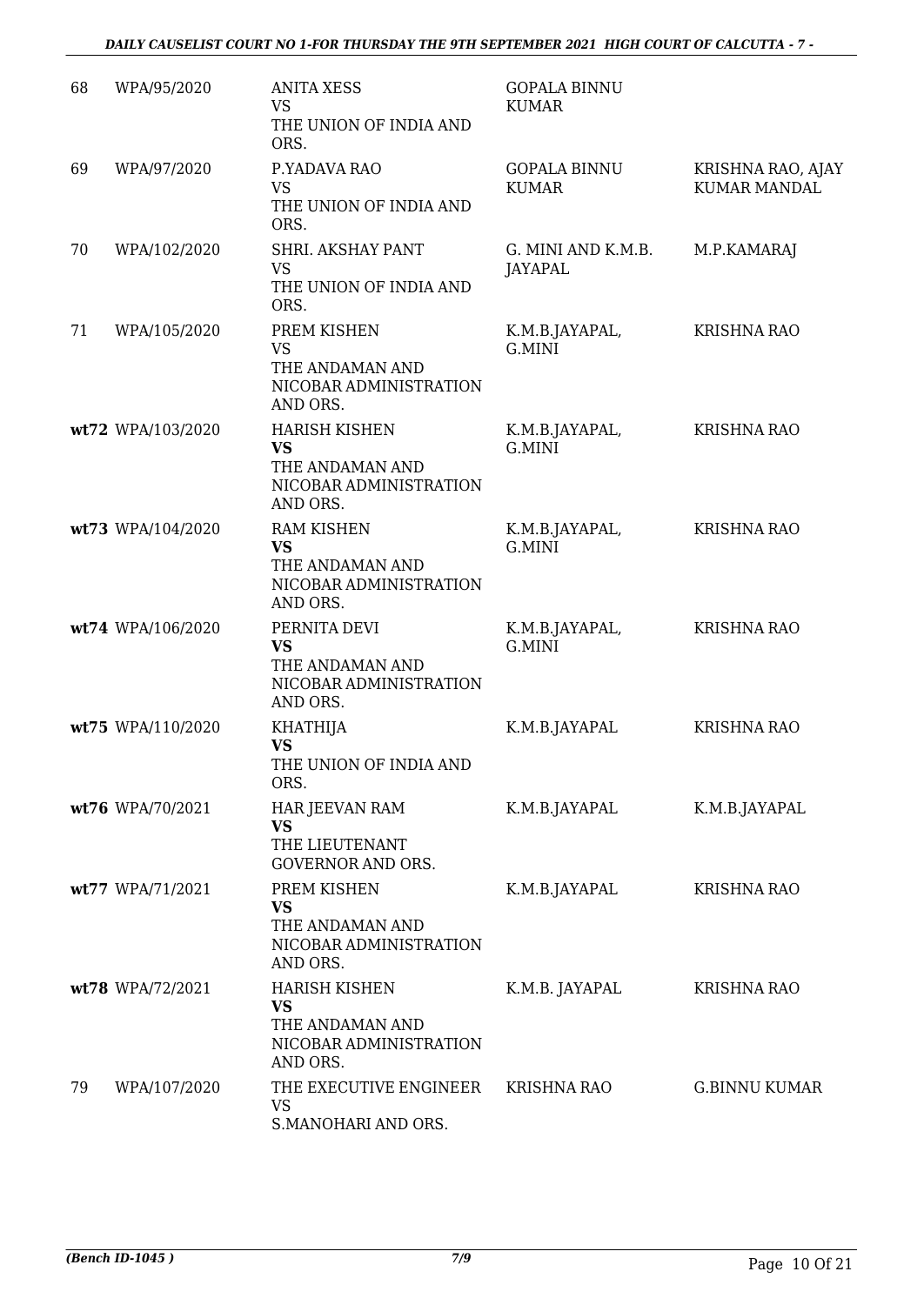|    | wt80 WPA/117/2020 | S.MANOHARI AND ORS.<br><b>VS</b><br>THE EXECUTIVE<br>ENGINEER, PORT BLAIR<br>NORTH DIVISION, APWD          | <b>GOPALA BINNU</b><br><b>KUMAR</b> | <b>KRISHNA RAO</b>                        |
|----|-------------------|------------------------------------------------------------------------------------------------------------|-------------------------------------|-------------------------------------------|
| 81 | WPA/116/2020      | BIJLI KAAMGAR UNION AND<br>ANR.<br><b>VS</b><br>THE HONBLE<br>LT.GOVERNOR AND ORS.                         | <b>GOPALA BINNU</b><br><b>KUMAR</b> | KRISHNA RAO, AJAY<br><b>KUMAR MANDAL</b>  |
| 82 | WPA/121/2020      | SOBHANA KUMARI<br><b>VS</b><br>THE LIEUTENANT<br><b>GOVERNOR AND ORS.</b>                                  | <b>GOPALA BINNU</b><br><b>KUMAR</b> | <b>KRISHNA RAO</b>                        |
| 83 | WPA/123/2020      | M.KRISHNAN<br><b>VS</b><br>THE LT GOVERNOR AND<br>ORS.                                                     | MOHAMMED<br><b>TABRAIZ</b>          | <b>ARUL PRASANTH</b>                      |
| 84 | WPA/131/2020      | <b>SOURAV MISRA</b><br><b>VS</b><br>THE ANDAMAN AND<br>NICOBAR ADMINISTRATION<br>AND ORS.                  | K.VIJAY KUMAR                       | <b>KRISHNA RAO</b>                        |
| 85 | WPA/137/2020      | MOHD. NASRULLAH<br><b>VS</b><br>THE COMMISSIONER,<br><b>GOOD AND SERVICE TAX</b><br>AND ORS.               | <b>ANANDA HALDER</b>                | KRISHNA RAO,<br>A.K.MANDAL                |
| 86 | WPA/149/2020      | M/S T.T. TRADING<br>COMPANY AND ANR.<br><b>VS</b><br>THE ANDAMAN AND<br>NICOBAR ADMINISTRATION<br>AND ORS. | <b>ANJILI NAG</b>                   | <b>ARUL PRASANTH</b>                      |
| 87 | WPA/8463/2020     | SHRI. V. RAVICHANDRAN<br>AND ANR.<br><b>VS</b><br>THE LT.GOVERNOR AND<br>ORS.                              | GOPALA BINU KUMAR KRISHNA RAO, AJAY | <b>KUMAR MANDAL</b>                       |
| 88 | WPA/9283/2020     | RITHI SINGH AND ORS.<br><b>VS</b><br>THE LIEUTENANT<br><b>GOVERNOR AND ORS.</b>                            | <b>ANJILI NAG</b>                   | KRISHNA RAO, AJAY<br><b>KUMAR MANDAL</b>  |
| 89 | WPA/2/2021        | <b>S.RAVINDRAN</b><br><b>VS</b><br>THE ADMINISTRATOR AND<br>ORS.                                           | ANJILI NAG, SHIPRA<br><b>MANDAL</b> | KRISHNA RAO,<br>A.K.MANDAL                |
| 90 | WPA/46/2021       | M. MEGHAVARNAM AND<br>ORS.<br><b>VS</b><br>THE DIRECTOR GENERAL<br>OF SHIPPING AND ORS.                    | ANJILI NAG, SHIPRA<br><b>MANDAL</b> | TULSI LALL,<br>KRISHNA RAO,<br>A.K.MANDAL |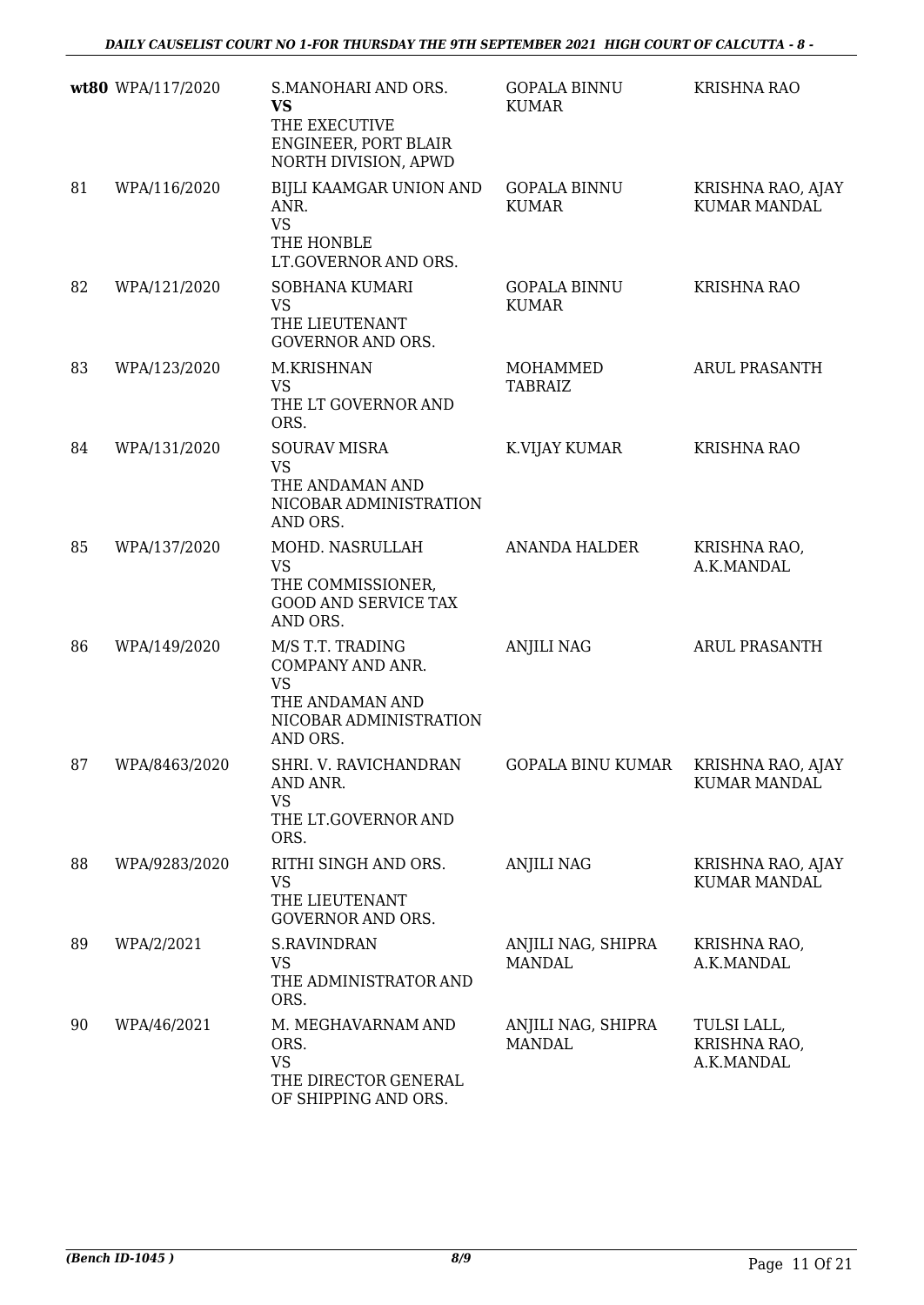| 91 | WPA/134/2021 | M/S SALCON ENGINEERS<br>AND FABRICATORS AND<br>ANR.<br>VS<br>THE CHAIRMAN, STATE<br>TRANSPORT AUTHORITY<br>AND ORS. | V.D.SIVABALAN,<br>RAKESH KUMAR | KRISHNA RAO                       |
|----|--------------|---------------------------------------------------------------------------------------------------------------------|--------------------------------|-----------------------------------|
| 92 | WPA/185/2021 | THE INDIA RED CROSS<br><b>SOCIETY</b><br>VS<br>THE ANDAMAN AND<br>NICOBAR ADMINISTRATION                            | MOHD. TABRAIZ                  | KRISHNA RAO, AJAY<br>KUMAR MANDAL |

IA NO: CAN/2/2021, CAN/1/2021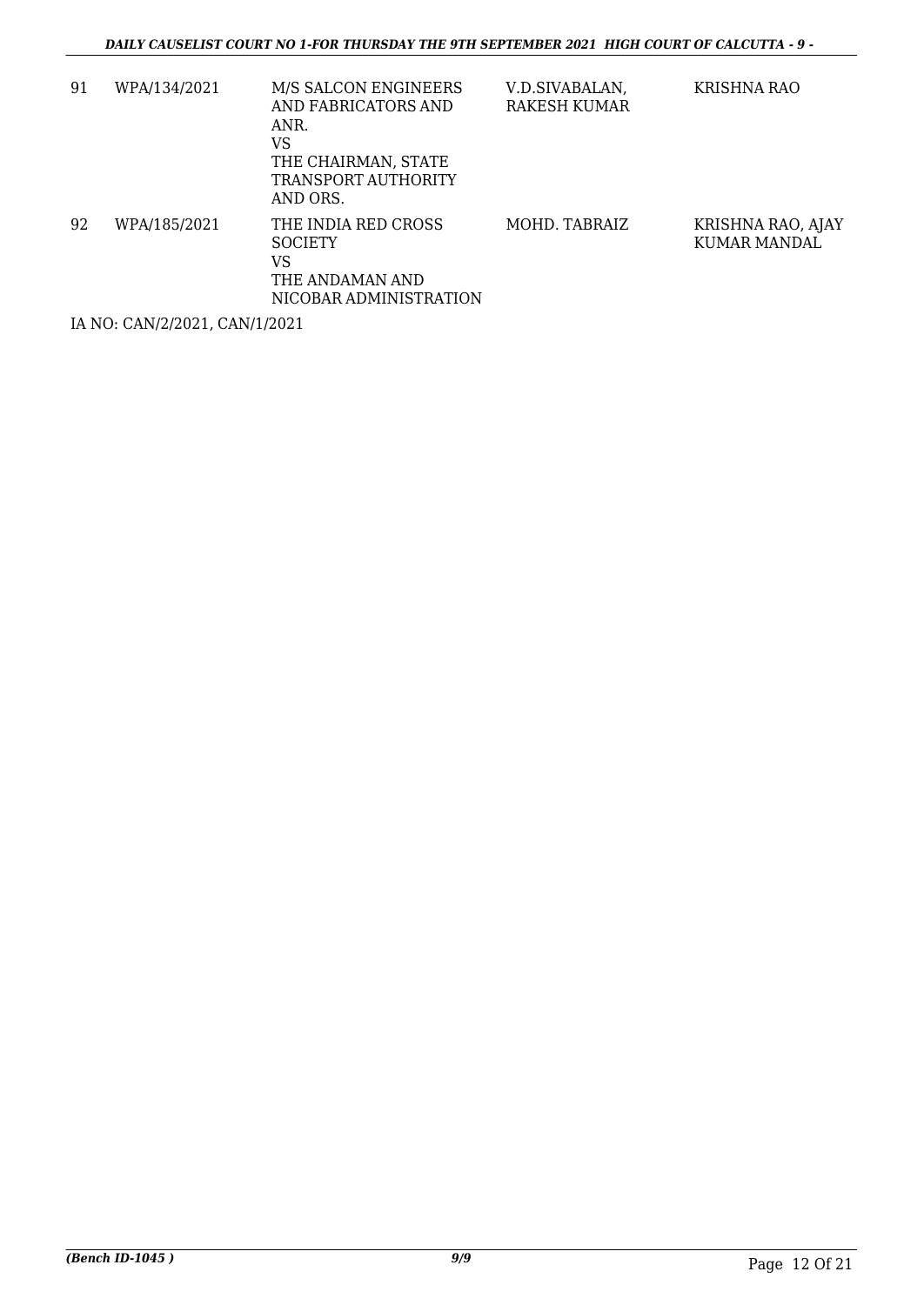

# Calcutta High Court

## **In The Circuit Bench at Port Blair**

## **Appellate Side**

**DAILY CAUSELIST For Thursday The 9 th September 2021**

### **COURT NO. 2**

### **SINGLE BENCH (SB)**

### **HON'BLE JUSTICE SHIVAKANT PRASAD**

|              |              | <b>MOTION</b>                                                                            |                                    |                                          |
|--------------|--------------|------------------------------------------------------------------------------------------|------------------------------------|------------------------------------------|
| $\mathbf{1}$ | CRR/18/2019  | <b>RUPESH KISHEN</b><br><b>VS</b><br>THE STATE                                           | RAKESH PAL GOBIND                  | KRISHNA RAO, AJAY<br><b>KUMAR MANDAL</b> |
| 2            | CRR/2/2020   | JANAK RAM<br><b>VS</b><br>SITAMMA AND ANR.                                               | R.P.GOBIND,<br>P.MENON             | KRISHNA RAO,<br>A.K.MANDAL               |
| 3            | CRR/7/2021   | PARAMESHWARAN<br><b>VS</b><br>THE STATE                                                  | K.M.B.JAYAPAL,<br>G.MINI           |                                          |
| 4            | WPA/138/2021 | M.K.BANERJEE<br><b>VS</b><br>ANDAMAN AND NICOBAR<br><b>ADMINISTRATION AND</b><br>ORS.    | K.M.B.JAYAPAL,<br>G.MINI           | KRISHNA RAO, AJAY<br><b>KUMAR MANDAL</b> |
| 5            | WPA/144/2021 | SHRI. SHEIK SAFIUL ISLAM<br><b>VS</b><br>THE TEHSILDAR                                   | MR. K. SABIR                       |                                          |
| 6            | WPA/153/2021 | RAKESH KUMAR YADAV<br><b>VS</b><br>THE ANDAMAN AND<br>NICOBAR ADMINISTRATION<br>AND ORS. | V.D.SIVABALAN, SRIJA<br><b>DAS</b> | <b>KRISHNA RAO</b>                       |
| 7            | WPA/156/2021 | SANJAY KUMAR<br><b>VS</b><br>THE ANDAMAN AND<br>NICOBAR ADMINISTRATION<br>AND ORS.       | R.P.GOBIND,<br>S.C.MISHRA          | <b>AJAY KUMAR</b><br><b>MANDAL</b>       |
| 8            | WPA/158/2021 | MUKUNDA MONDAL<br><b>VS</b><br>THE SECRETARY, STATE<br>TRANSPORT AUTHORITY<br>AND ORS.   | ARUN S. KUMAR                      | <b>AJAY KUMAR</b><br><b>MANDAL</b>       |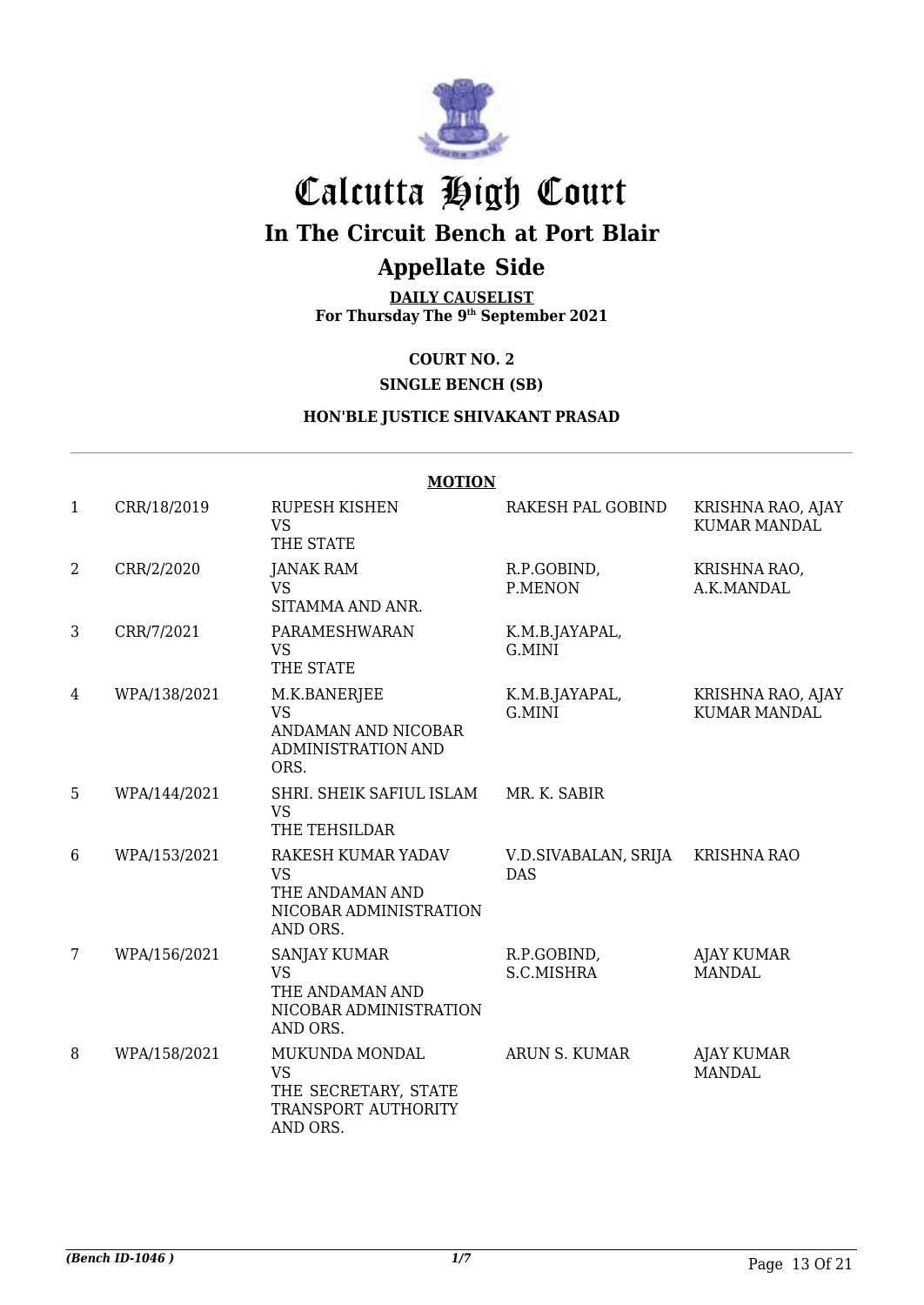| 9  | WPA/165/2021       | K.ABDULLA<br><b>VS</b><br>THE ANDAMAN AND<br>NICOBAR ADMINISTRATION<br>AND ORS.     | <b>V.D.SIVA BALAN</b>                  |                                          |
|----|--------------------|-------------------------------------------------------------------------------------|----------------------------------------|------------------------------------------|
| 10 | WPA/167/2021       | RITA TIRKEY AND ORS.<br><b>VS</b><br>THE SECRETARY, PBMC<br>AND ORS.                | K.SABIR                                |                                          |
| 11 | WPA/170/2021       | <b>SUSAMA KUNDU</b><br><b>VS</b><br>THE DEPUTY<br>COMMISSIONER AND ORS.             | ANJILI NAG,<br><b>V.K.BISWAS</b>       |                                          |
| 12 | CRR/9/2021         | HASSAN ALI AND ANOTHER<br><b>VS</b><br>THE STATE (THROUGH THE<br>PUBLIC PROSECUTOR) | <b>GOPALA BINNU</b><br><b>KUMAR</b>    |                                          |
| 13 | WPA/205/2021       | <b>GAURANGA SARKAR</b><br><b>VS</b><br>THE ANDAMAN AND<br>NICOBAR ADMINISTRATION    | LOKESH CHEZIAN                         |                                          |
| 14 | WPA/208/2021       | <b>BIMAL MONDAL</b><br><b>VS</b><br>THE SUPERINTENDING<br><b>ENGINEER</b>           | <b>TAPAN KUMAR DAS</b>                 |                                          |
|    | IA NO: CAN/1/2021  |                                                                                     |                                        |                                          |
|    |                    | <b>APPLICATION</b>                                                                  |                                        |                                          |
| 15 | CRM/4/2021         | <b>B.VENKAT RAO</b><br><b>VS</b><br>THE STATE                                       | M.K.THAKUR, ANUP<br><b>CHAKRABORTY</b> |                                          |
| 16 | CRR/4/2020         | H.H.BEENA KUMARI<br><b>VS</b><br><b>DEEPAK RAM</b>                                  | KAVITA TEWARI RAO                      |                                          |
|    | IA NO: CRAN/1/2021 |                                                                                     |                                        |                                          |
|    |                    | <b>CONTEMPT APPLICATION</b>                                                         |                                        |                                          |
| 17 | CPAN/15/2021       | NALLAMURTHY<br><b>VS</b><br>MUNNUSWAMY,<br><b>EXECUTIVE ENGINEER</b>                | <b>GOPALA BINNU</b><br><b>KUMAR</b>    |                                          |
|    |                    | <b>FOR HEARING</b>                                                                  |                                        |                                          |
| 18 | CRA/14/2019        | THE STATE<br><b>VS</b><br>A.JOSEMON                                                 | <b>KRISHNA RAO</b>                     | <b>GOPALA BINNU</b><br><b>KUMAR</b>      |
|    | IA NO: CRAN/1/2021 |                                                                                     |                                        |                                          |
| 19 | CRA/6/2018         | THE STATE<br><b>VS</b><br><b>SANDIP KUMAR</b>                                       | <b>KRISHNA RAO</b>                     | <b>GOPALA BINNU</b><br><b>KUMAR</b>      |
| 20 | CRA/3/2019         | THE STATE<br><b>VS</b><br>A.MAHESHWAR RAO AND<br>ORS.                               | A.S.ZINU                               | ANJILI NAG, GOPALA<br><b>BINNU KUMAR</b> |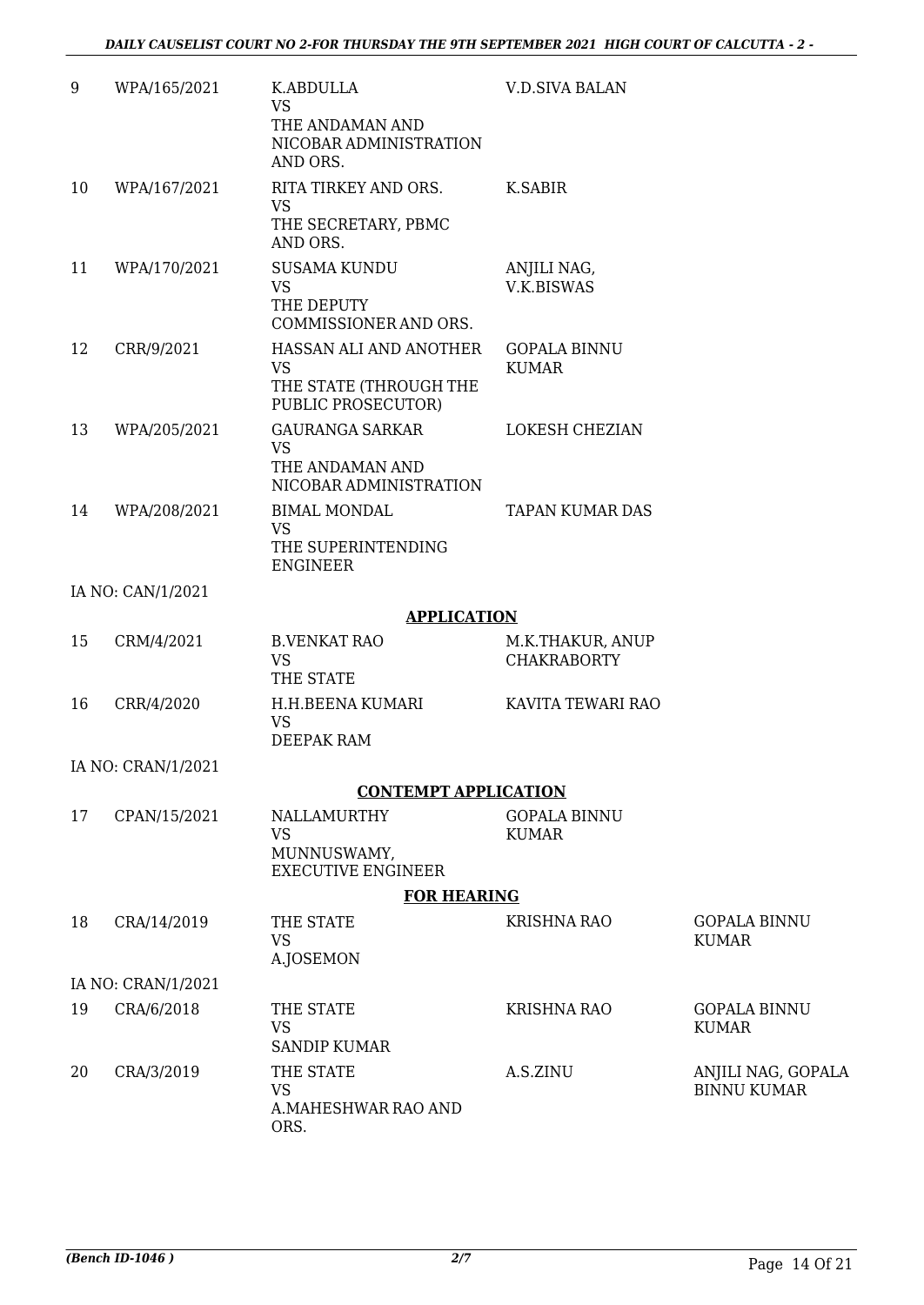| 21 | WPA/238/2019      | SMTI. PRIYA MINJ<br>VS<br>THE ANDAMAN AND<br>NICOBAR ADMINISTRATION<br>AND ANR.                           | K. M. B. JAYAPAL                      | <b>KRISHNA RAO</b>                       |
|----|-------------------|-----------------------------------------------------------------------------------------------------------|---------------------------------------|------------------------------------------|
| 22 | WPA/109/2020      | <b>SASI KALA</b><br><b>VS</b><br>THE UNION OF INDIA AND<br>ORS.                                           | K.M.B.JAYAPAL,<br>G.MINI              | <b>KRISHNA RAO</b>                       |
| 23 | CRA/1/2017        | SHRI. K. ESWAR RAO<br><b>VS</b><br>SHRI. K. G. SAM KUTTY                                                  |                                       | A.K.CHAKRABORTY                          |
| 24 | CRR/1/2017        | THE STATE (CBI)<br><b>VS</b><br>NEWAZESH ALI AND ORS.                                                     | RAKESH PAL GOBIND                     | <b>ARUL PRASANTH</b>                     |
|    | wt25 CRR/17/2018  | THE STATE (CBI)<br><b>VS</b><br>MAN MOHAN SINGH                                                           | RAKESH PAL GOBIND                     | MOHD. TABRAIZ                            |
|    | wt26 CRR/18/2018  | THE STATE (CBI)<br><b>VS</b><br>PUSHPA RAJU                                                               | RAKESH PAL GOBIND                     | <b>GOPALA BINNU</b><br><b>KUMAR</b>      |
|    | wt27 CRR/19/2018  | THE STATE (CBI)<br><b>VS</b><br>THOMAS HERENZ AND<br>ORS.                                                 | RAKESH PAL GOBIND                     | K.M.B.JAYAPAL                            |
| 28 | CRA/12/2019       | PRADEEP HALDER<br><b>VS</b><br>THE STATE                                                                  | D. ILANGO AND R.<br>PRADEEP           | <b>KRISHNA RAO</b>                       |
| 29 | CRR/13/2019       | <b>B.RAJALAXMI AND ANR.</b><br><b>VS</b><br>K.M.RAMESH                                                    | ARUL PRASANTH,<br><b>DOLLY SARKAR</b> | D.ILANGO, ANJILI<br><b>NAG</b>           |
| 30 | CRR/31/2019       | SHRI. MOHD ASIF<br><b>VS</b><br>SMTI. MUBASHIRA                                                           | MRS. KAVITA TEWARI<br><b>RAO</b>      | MS. BABITA DAS                           |
| 31 | WPA/324/2019      | V.TRIMURTHY AND ORS.<br><b>VS</b><br>THE LIEUTENANT<br><b>GOVERNOR AND ORS.</b>                           | <b>ANJILI NAG</b>                     | <b>ARUL PRASANTH</b>                     |
|    | IA NO: CAN/1/2021 |                                                                                                           |                                       |                                          |
| 32 | WPA/20297/2019    | M/S ARYAN AQUA (INDIA)<br>PVT. LTD.<br><b>VS</b><br>THE ANDAMAN AND<br>NICOBAR ADMINISTRATION<br>AND ORS. | <b>ANJILI NAG</b>                     | KRISHNA RAO, AJAY<br><b>KUMAR MANDAL</b> |
| 33 | WPA/33/2020       | N.YUSUF<br>VS<br>THE ANDAMAN AND<br>NICOBAR ADMINISTRATION<br>AND ORS.                                    | K.VIJAY KUMAR                         | AJAY KUMAR<br>MANDAL                     |
| 34 | WPA/47/2020       | S.PONNAMMAL<br><b>VS</b><br>THE UNION OF INDIA AND<br>ORS.                                                | DEEP CHAIM KABIR,<br>AJITH S. PRASAD  | <b>KRISHNA RAO</b>                       |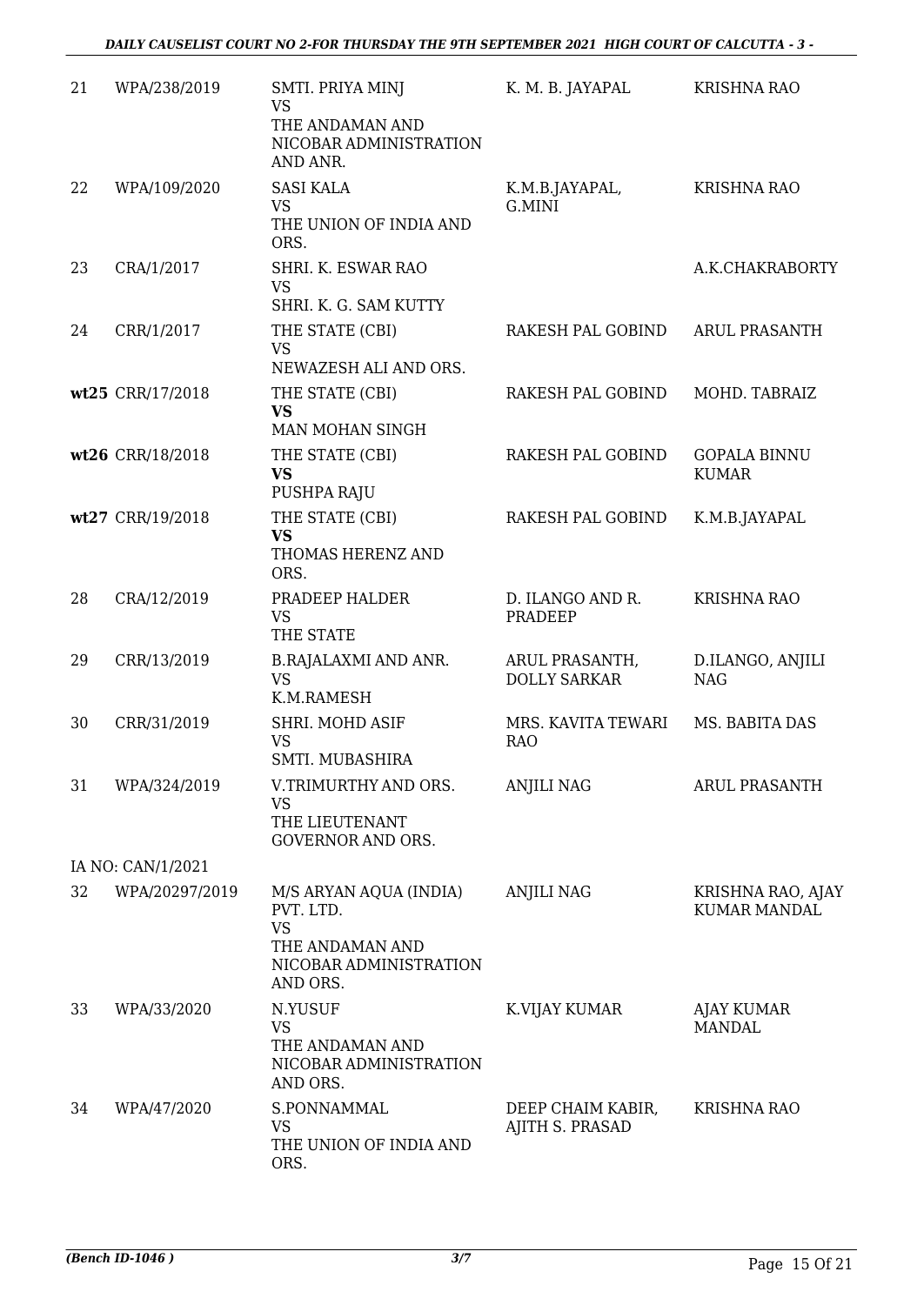| 35 | WPA/54/2020       | <b>KISHEN RAM</b><br><b>VS</b><br>THE LIEUTENANT<br><b>GOVERNOR AND ORS.</b>                                                                      | G. MINI AND K.M.B.<br>JAYAPAL               |                                              |
|----|-------------------|---------------------------------------------------------------------------------------------------------------------------------------------------|---------------------------------------------|----------------------------------------------|
| 36 | WPA/90/2020       | S. SHANMUGANATHAN<br><b>VS</b><br>ANDAMAN NICOBAR<br><b>ISLANDS INTEGRATED</b><br>DEVELOPMENT<br><b>CORPORATION LIMITED</b><br>(ANIIDCO) AND ANR. | <b>GOPALA BINU KUMAR</b>                    | <b>ANJILI NAG</b>                            |
| 37 | WPA/94/2020       | JOHN EKKA AND ORS.<br><b>VS</b><br>THE UNION OF INDIA AND<br>ORS.                                                                                 | <b>GOPALA BINNU</b><br><b>KUMAR</b>         | <b>KRISHNA RAO</b>                           |
| 38 | WPA/96/2020       | P.VAIKUNTA RAO<br><b>VS</b><br>THE UNION OF INDIA AND<br>ORS.                                                                                     | <b>GOPALA BINNU</b><br><b>KUMAR</b>         | <b>KRISHNA RAO</b>                           |
| 39 | WPA/100/2020      | DEV DASS @ DIVA DAS AND<br>ANR.<br><b>VS</b><br>THE ARBITRATOR AND ORS.                                                                           | Anjali Nag, Shipra<br>Mondal and R. Pradeep | <b>KRISHNA RAO</b>                           |
|    | wt40 WPA/101/2020 | DEVA DASS @ DIVA DAS<br>AND ANR.<br><b>VS</b><br>THE ARBITRATOR,<br>REGISTRAR COOPERATIVE<br>SOCIETIES AND ORS.                                   | ANJILI NAG, SHIPRA<br>MANDAL, R.PRADEEP     | ARUL PRASANTH,<br><b>KRISHNA RAO</b>         |
| 41 | WPA/119/2020      | <b>LALTA PRASAD</b><br><b>VS</b><br>THE LIEUTENANT<br><b>GOVERNOR AND ORS.</b>                                                                    | <b>ANANDA HALDER</b>                        | KRISHNA RAO,<br>A.K.MANDAL,<br>K.M.B.JAYAPAL |
| 42 | WPA/122/2020      | S. K. MONIRUL ALI<br><b>VS</b><br>THE LT. GOVERNOR AND<br>ORS.                                                                                    | <b>MOHAMMED</b><br><b>TABRAIZ</b>           | <b>KRISHNA RAO</b>                           |
| 43 | WPA/124/2020      | M.KRISHNAN<br>VS<br>THE LIEUTENANT<br><b>GOVERNOR AND ORS.</b>                                                                                    | MOHD. TABRAIZ                               | <b>ARUL PRASANTH</b>                         |
| 44 | WPA/135/2020      | THE DIRECTOR OF<br><b>TRANSPORT</b><br><b>VS</b><br>SHIVNATH AND ORS.                                                                             | KRISHNA RAO                                 | G.BINNU KUMAR                                |
| 45 | WPA/139/2020      | <b>RITA SIL</b><br><b>VS</b><br>THE ADMINISTRATOR<br>(LIEUTENANT GOVERNOR)<br>AND ORS.                                                            | ANJILI NAG                                  | ARUL PRASANTH                                |
|    | wt46 WPA/190/2021 | <b>RITA SIL</b><br><b>VS</b><br>THE ADMINISTRATOR<br>(LIEUTENANT GOVERNOR)<br>AND ORS.                                                            | <b>ANJILI NAG</b>                           | ARUL PRASANTH                                |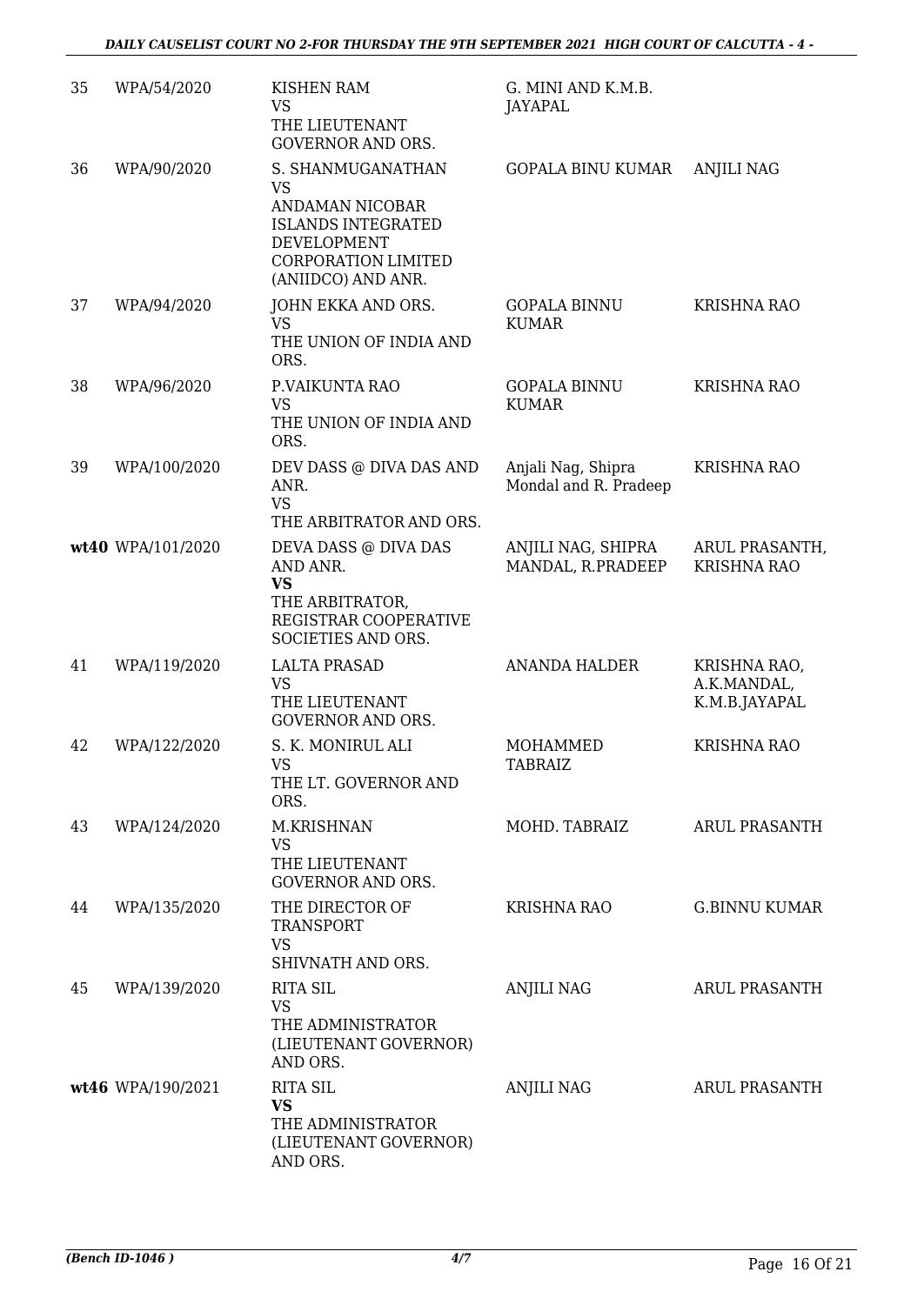| 47 | WPA/3052/2020     | PEARLESCENT MERITECH<br>PVT. LTD. AND ANR.<br><b>VS</b>                                              | <b>ANJILI NAG</b>                         | <b>KRISHNA RAO</b>                                 |
|----|-------------------|------------------------------------------------------------------------------------------------------|-------------------------------------------|----------------------------------------------------|
|    |                   | UNION OF INDIA AND ORS.                                                                              |                                           |                                                    |
| 48 | WPA/9132/2020     | SHAILAJA SINGH<br><b>VS</b><br>THE MEDICAL COUNCIL OF<br><b>INDIA AND ORS.</b>                       | <b>GOPALA BINNU</b><br><b>KUMAR</b>       | KRISHNA RAO,<br>RAJINDER SINGH                     |
| 49 | WPA/9309/2020     | RDS PROJECT LIMITED AND<br>ANR.<br><b>VS</b><br>UNION OF INDIA AND ORS.                              | PHIROZE EDULJI,<br>R.BHATTACHARYA         | ARUL PRASANTH,<br>ANJILI NAG, TULSI<br><b>LALL</b> |
| 50 | WPA/44/2021       | ASHA, ASSISTANT<br><b>ENGINEER-I</b><br><b>VS</b><br>THE LT. GOVERNOR AND<br>ORS.                    | RAJINDER SINGH,<br><b>TAPAN KUMAR DAS</b> | KRISHNA RAO,<br>K.VIJAY KUMAR                      |
| 51 | WPA/83/2021       | ABDUL SIDDIQUE<br><b>VS</b><br>THE LIEUTENANT<br><b>GOVERNOR AND ANR.</b>                            | MOHD. TABRAIZ                             | KRISHNA RAO, AJAY<br><b>KUMAR MANDAL</b>           |
| 52 | WPA/135/2021      | <b>GANGA DIN</b><br><b>VS</b><br>THE ANDAMAN AND<br>NICOBAR ADMINISTRATION<br>AND ORS.               | K.M.B.JAYAPAL,<br>G.MINI                  | <b>AJAY KUMAR</b><br><b>MANDAL</b>                 |
| 53 | WPA/186/2021      | <b>ESWAR RAO</b><br><b>VS</b><br>ANDAMAN AND NICOBAR<br>STATE COOPERATIVE BANK                       | MOHD. TABRAIZ                             | KRISHNA RAO, AJAY<br><b>KUMAR MANDAL</b>           |
|    | IA NO: CAN/1/2021 |                                                                                                      |                                           |                                                    |
| 54 | WPA/159/2014      | A.ZAHEED<br><b>VS</b><br>THE ANDAMAN AND<br>NICOBAR ADMINISTRATION<br>AND ORS.                       | K.M.B.JAYAPAL,<br>G.MINI                  | <b>ARUL PRASANTH</b>                               |
| 55 | WPA/63/2018       | M/S PANKAJ ENTERPRISES<br>AND ANR.<br><b>VS</b><br>ANDAMAN AND NICOBAR<br>ADMINISTRATION AND<br>ORS. | RAJINDER SINGH,<br><b>TAPAN KUMAR DAS</b> | ANJILI NAG                                         |
|    | IA NO: CAN/1/2021 |                                                                                                      |                                           |                                                    |
| 56 | WPA/178/2018      | P.RENU<br><b>VS</b><br>THE STATE BANK OF INDIA<br>AND ORS.                                           | D.C.KABIR                                 | ANJILI NAG                                         |
| 57 | WPA/282/2018      | VANVIKAS EMPLOYEES<br>ASSOCIATION AND ORS.<br><b>VS</b><br>THE MINISTRY OF HOME<br>AFFAIRS AND ORS.  | <b>GOPALA BINNU</b><br><b>KUMAR</b>       | TULSI LALL,<br><b>TASNEEM</b>                      |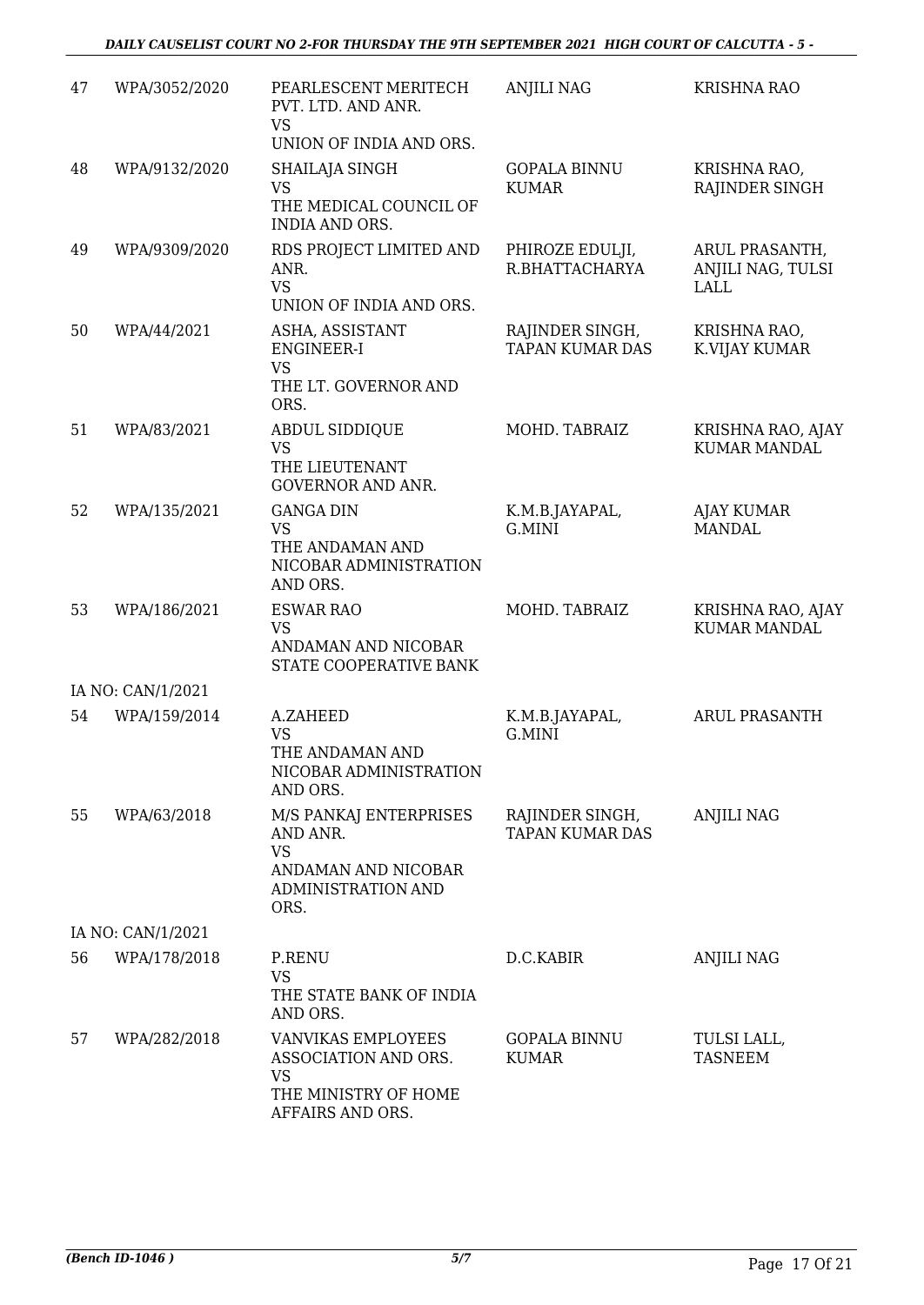| 58 | WPA/94/2019       | ANDAMAN PLANTATIONS<br>AND DEVELOPMENT<br><b>CORPORATION PRIVATE</b><br>LIMITED AND ANR.<br><b>VS</b><br>THE UNION OF INDIA AND<br>ORS. | <b>RAJA BASU</b><br>CHOUDHARY, JYOTI<br>SINGH, ASIF<br>HUSSAIN,<br><b>V.D.SIVABALAN</b> | <b>ARUL PRASANTH</b>                     |
|----|-------------------|-----------------------------------------------------------------------------------------------------------------------------------------|-----------------------------------------------------------------------------------------|------------------------------------------|
|    | wt59 WPA/95/2019  | ANDAMAN PLANTATIONS<br>AND DEVELOPMENT<br><b>CORPORATION PRIVATE</b><br>LIMITED AND ANR.<br><b>VS</b><br>UNION OF INDIA AND ORS.        | <b>RAJA BASU</b><br>CHOUDHARY, JYOTI<br>SINGH, ASIF<br>HUSSAIN,<br><b>V.D.SIVABALAN</b> | <b>ARUL PRASANTH</b>                     |
| 60 | WPA/113/2019      | K.RAJESH<br><b>VS</b><br>THE HONBLE LIEUTENANT<br><b>GOVERNOR AND ORS.</b>                                                              | <b>GOPALA BINNU</b><br><b>KUMAR</b>                                                     | <b>ARUL PRASANTH</b>                     |
|    | IA NO: CAN/1/2021 |                                                                                                                                         |                                                                                         |                                          |
|    | wt61 WPA/115/2019 | <b>V.LAXMI KANTA</b><br><b>VS</b><br>THE HONBLE LIEUTENANT<br><b>GOVERNOR AND ORS.</b>                                                  | <b>GOPALA BINNU</b><br><b>KUMAR</b>                                                     | <b>ARUL PRASANTH</b>                     |
|    | IA NO: CAN/1/2021 |                                                                                                                                         |                                                                                         |                                          |
|    | wt62 WPA/116/2019 | LINGA RAJU<br><b>VS</b><br>THE HONBLE LIEUTENANT<br><b>GOVERNOR AND ORS.4 ORS</b>                                                       | <b>GOPALA BINNU</b><br><b>KUMAR</b>                                                     | <b>ARUL PRASANTH</b>                     |
|    | IA NO: CAN/1/2021 |                                                                                                                                         |                                                                                         |                                          |
|    | wt63 WPA/118/2019 | <b>ARATI MONDAL</b><br><b>VS</b><br>THE HONBLE LIEUTENANT<br><b>GOVERNOR AND ORS.</b>                                                   | <b>GOPALA BINNU</b><br><b>KUMAR</b>                                                     | <b>ARUL PRASANTH</b>                     |
|    | IA NO: CAN/1/2021 |                                                                                                                                         |                                                                                         |                                          |
|    | wt64 WPA/119/2019 | VIJAY LAXMI<br><b>VS</b><br>THE HONBLE LIEUTENANT<br><b>GOVERNOR AND ORS.</b>                                                           | GOPALA BINNU<br>KUMAR                                                                   | ARUL PRASANTH                            |
|    | IA NO: CAN/1/2021 |                                                                                                                                         |                                                                                         |                                          |
| 65 | WPA/174/2019      | N. MANIMEKALAI AND ANR.<br><b>VS</b><br>THE KAMARAJ ENGLISH<br>MEDIUM SCHOOL                                                            | G. BINNU KUMAR                                                                          | M.P. KAMARAJ                             |
|    | wt66 WPA/231/2019 | THE SECRETARY, KAMARAJ<br>ENGLISH MEDIUM SCHOOL<br><b>VS</b><br>N. MANIMEKALAI (EX-<br>CLERK) AND ANR.                                  | M.P. KAMARAJ                                                                            | G. BINNU KUMAR                           |
| 67 | WPA/200/2019      | M/S. NEW BHARAT<br><b>ENGINEERING WORKS</b><br><b>VS</b><br>ANDAMAN AND NICOBAR<br>ADMINISTRATION AND<br>ORS.                           | DEEP CHAIM, KABIR,<br>S. AJITH PRASAD                                                   | KRISHNA RAO, AJAY<br><b>KUMAR MANDAL</b> |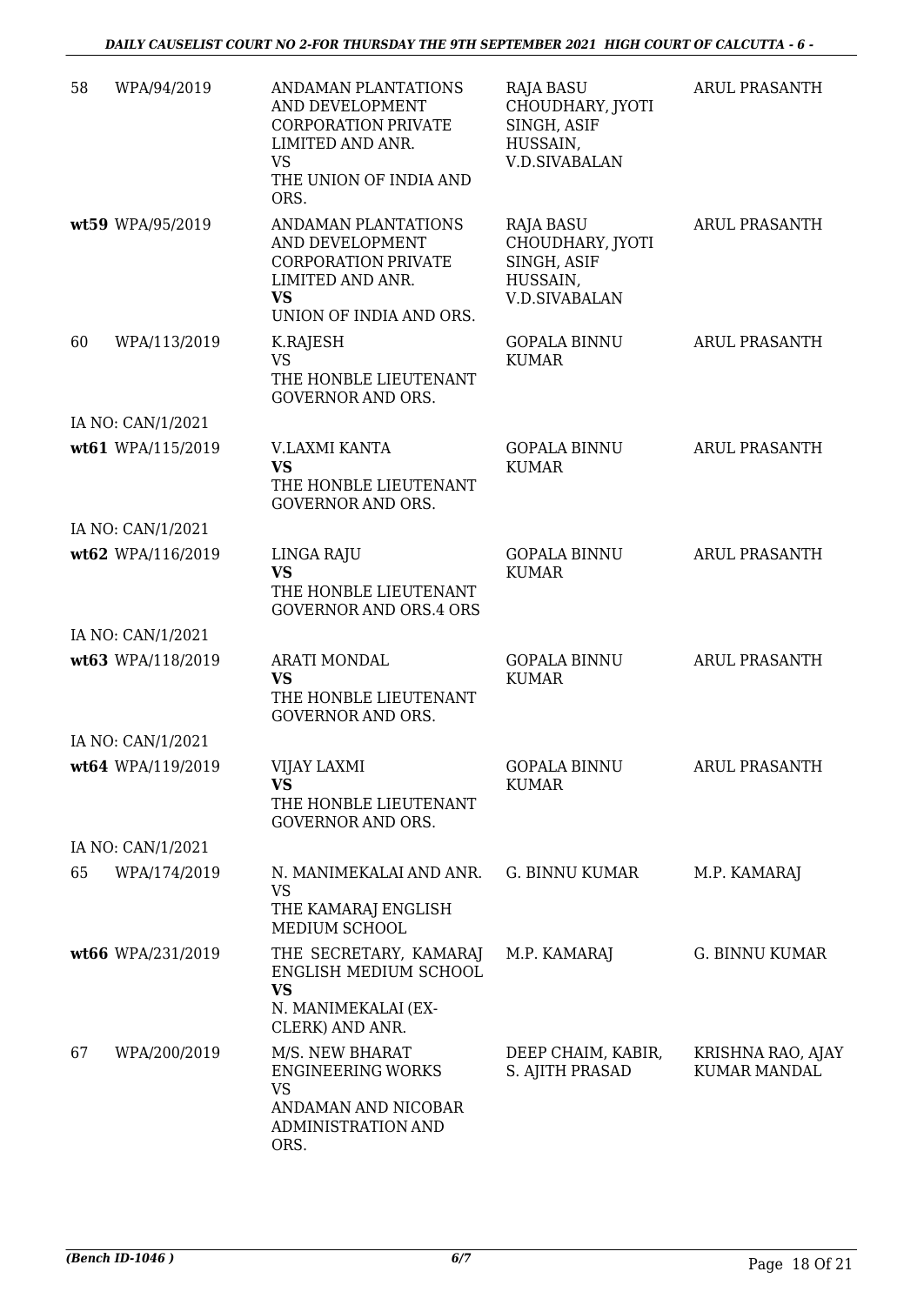| 68 | WPA/206/2019      | SUDEEP RAI SHARMA<br><b>VS</b><br>THE UNION OF INDIA AND<br>ORS.                               | <b>GOPALA BINU KUMAR</b>                         | S.GANGULY                                       |
|----|-------------------|------------------------------------------------------------------------------------------------|--------------------------------------------------|-------------------------------------------------|
| 69 | WPA/219/2019      | SMTI. JAI LAKSHMI<br><b>VS</b><br>THE ANDAMAN AND<br>NICOBAR ADMINISTRATION<br>AND ORS.        | G. MINI AND<br>K.M.B.JAYAPAL                     |                                                 |
| 70 | WPA/227/2019      | A.MURUGESAN AND ORS.<br><b>VS</b><br>THE UNION OF INDIA AND<br>ORS.                            | RAKESH PAL GOBIND,<br>S.C.MISHRA,<br>A.VENKATESH | TULSI LALL,<br>TASNEEM,<br><b>V.D.SIVABALAN</b> |
|    | wt71 WPA/152/2019 | ALOK KUMAR DAS AND<br>ORS.<br><b>VS</b><br>THE UNION OF INDIA AND<br>ORS.                      | RAKESH PAL GOBIND,<br>S.C.MISHRA                 | TULSI LALL,<br>TASNEEM,<br><b>V.D.SIVABALAN</b> |
| 72 | WPA/243/2019      | KARTICK AND ORS.<br><b>VS</b><br>THE LIEUTENANT<br><b>GOVERNOR AND ORS.</b>                    | ANJILI NAG, SHIPRA<br><b>MANDAL</b>              | <b>KRISHNA RAO</b>                              |
| 73 | WPA/248/2019      | A.SUNDAR<br><b>VS</b><br>THE HONBLE LIEUTENANT<br><b>GOVERNOR AND ORS.</b>                     | <b>GOPALA BINNU</b><br><b>KUMAR</b>              | M.P.KAMARAJ                                     |
| 74 | WPA/267/2019      | THE GENERAL MANAGER,<br>ANIIDCO LTD.<br><b>VS</b><br>Y. JOHN AND ORS.                          | ANJILI NAG,<br>R.PRADEEP                         | <b>GOPALA BINNU</b><br><b>KUMAR</b>             |
| 75 | WPA/287/2019      | ISLAND TRAVELS PVT. LTD.<br><b>VS</b><br>THE ANDAMAN AND<br>NICOBAR ADMINISTRATION<br>AND ORS. | DEEP CHAIM KABIR,<br><b>AJITH PRASAD</b>         | KRISHNA RAO,<br><b>ANJILI NAG</b>               |
| 76 | WPA/289/2019      | YOHANNAN SAJEEVAN AND<br>ANR.<br><b>VS</b><br>ANDAMAN AND NICOBR<br><b>ADMINISTRATION</b>      | DEEP CHAIM KABIR,<br><b>AJIT PRASAD</b>          | <b>KRISHNA RAO</b>                              |
| 77 | CRA/1/2020        | <b>SAROJIT KULLU</b><br><b>VS</b><br>THE STATE                                                 | D.ILANGO                                         | M.P.KAMARAJ                                     |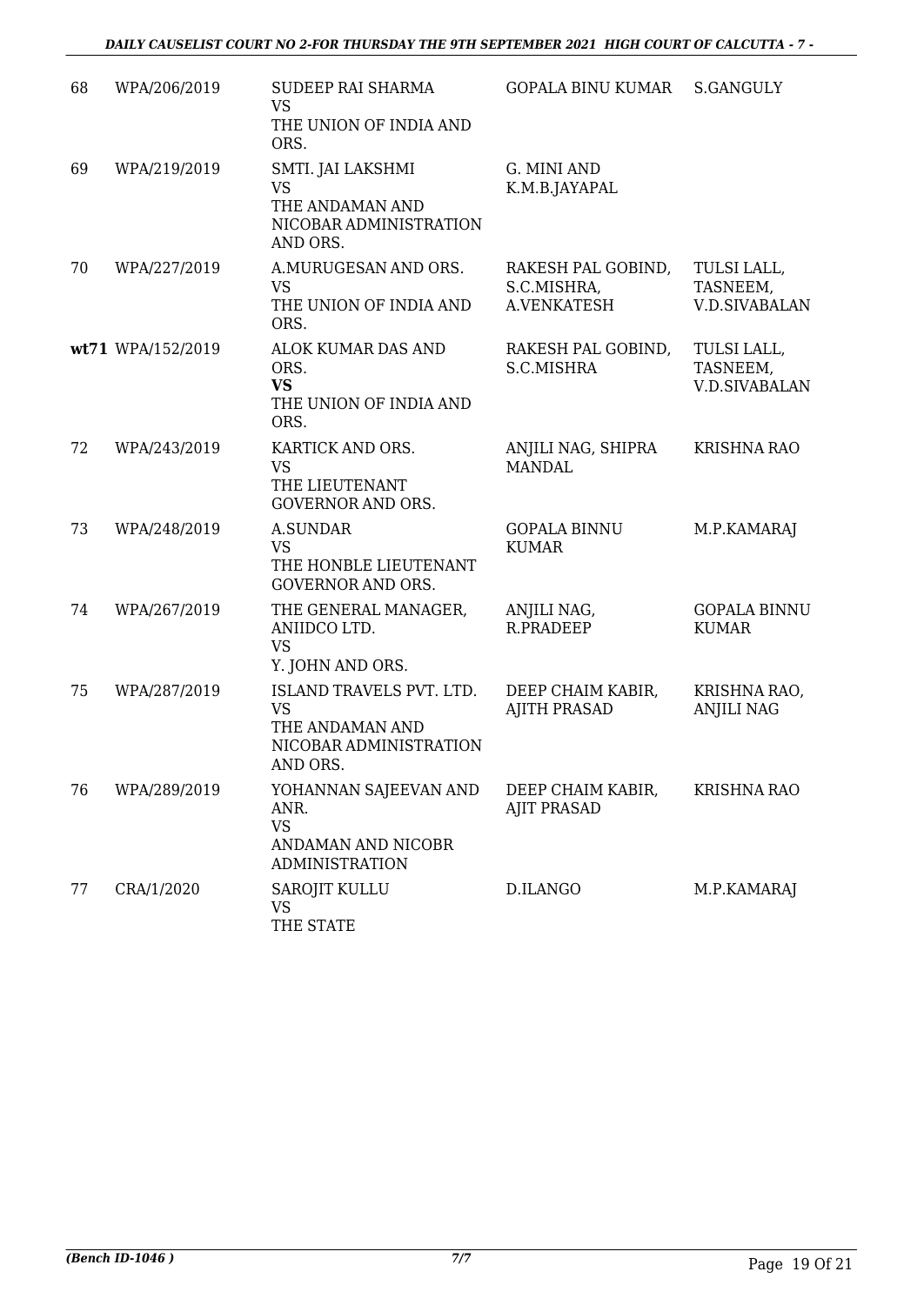

## Calcutta High Court **In The Circuit Bench at Port Blair**

## **Appellate Side**

**DAILY CAUSELIST For Thursday The 9th September 2021**

**COURT NO. 11**

**DIVISION BENCH (DB - V)** 

**AT 2:00 PM**

**HON'BLE JUSTICE SUBRATA TALUKDAR HON'BLE JUSTICE SAUGATA BHATTACHARYYA**

**(VIA VIDEO CONFERENCE)** 

**FROM PRINCIPAL BENCH**

#### **FOR HEARING**

1 MA/16/2021 (Part Heard) (6 PBS) VS SANIYA SUBHASH S.AJITH PRASAD KRISHNA RAO

THE ANDAMAN AND NICOBAR ADMINISTRATION AND OTHERS

IA NO: CAN/1/2021